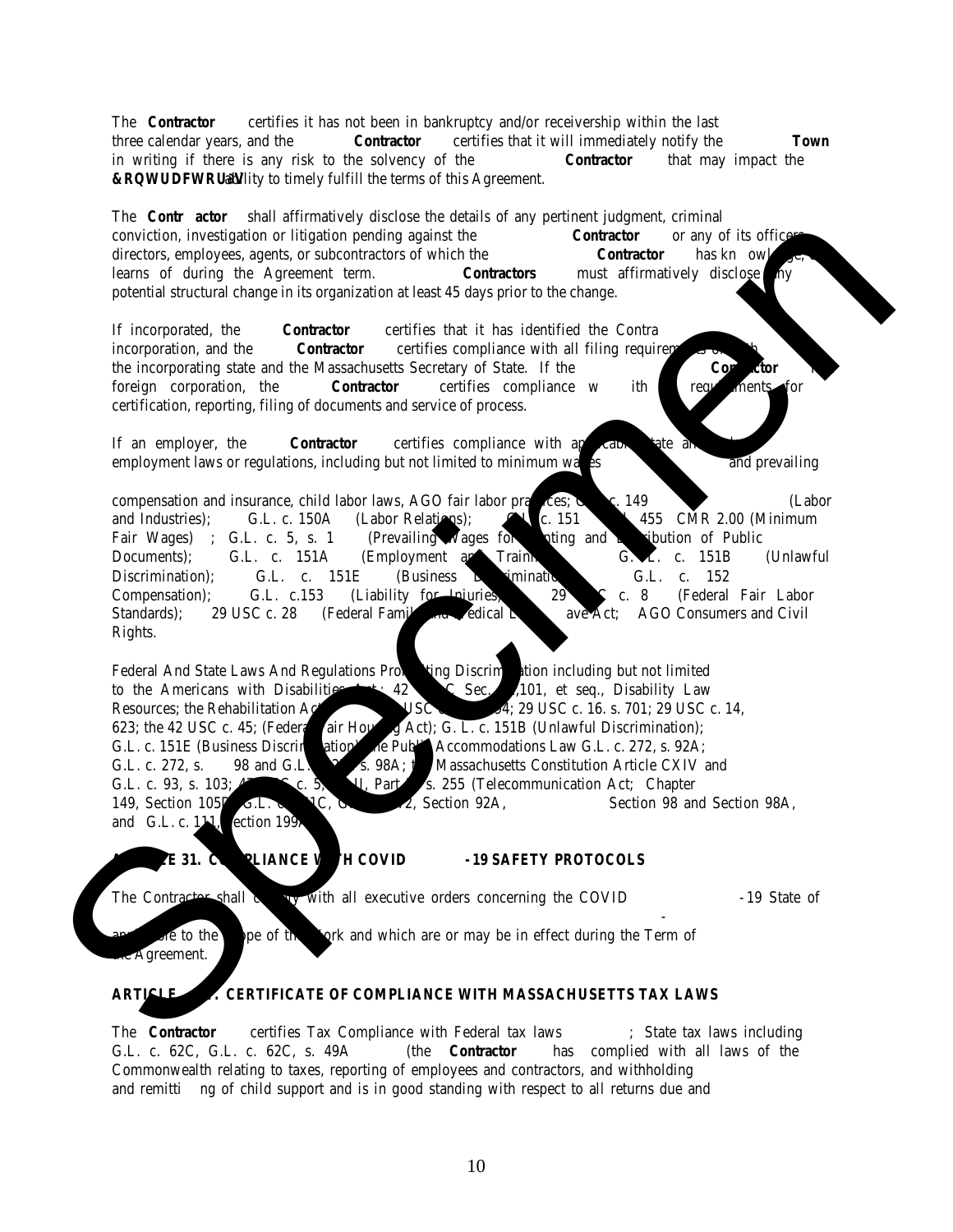*Intentionally Blank*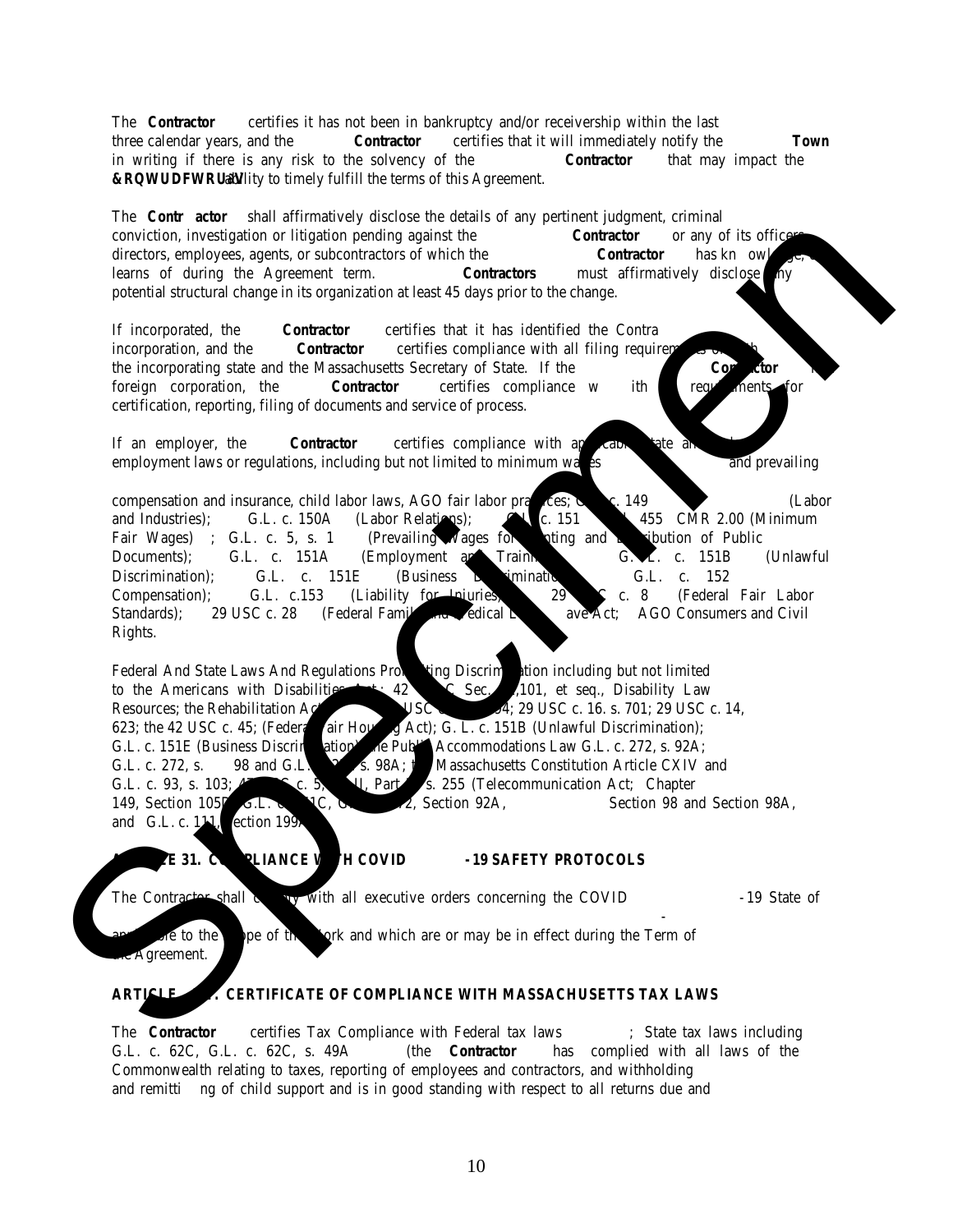(Advertised in the Hometown Weekly issue of Thursday, May 5, 2022) (Advertised in Goods and Services Monday, May 9, 2022) (Advertised in COMMBUYS Monday, May 9, 2022)

## LEGAL NOTICE

**Town of Needham Invitation for Bid** Jackets, Work Shirts, and Other Clothing Items **23NEE005G**

The Town of Needham is accepting sealed bids for Jackets, Work Shirts, and Other Clothing Items. Copies of the Invitation for Bid (IFB) will be available beginning Thursday, May 5, 2022 online at the Town's web site www.needhamma.gov/bids.aspx or by calling the Town Manager's Office 781-455-7500 between the hours of 9:00 a.m. – 4:00 p.m. Monday - Friday, and will be available until submission deadline. Sealed bids must be submitted **no later than 1:00 p.m. Tuesday, May 24, 2022** to Kate Fitzpatrick, Town Manager, Town of Needham, Town Hall, 1471 Highland Avenue, Needham, MA 02492. LATE BIDS WILL NOT BE CONSIDERED. Bids will be publicly opened after submission deadline at 1:05 p.m. The Town reserves the right to reject any and all bids as determined to be in the best interests of the Town and to waive minor informalities.

Kate Fitzpatrick Town Manager May 5, 2022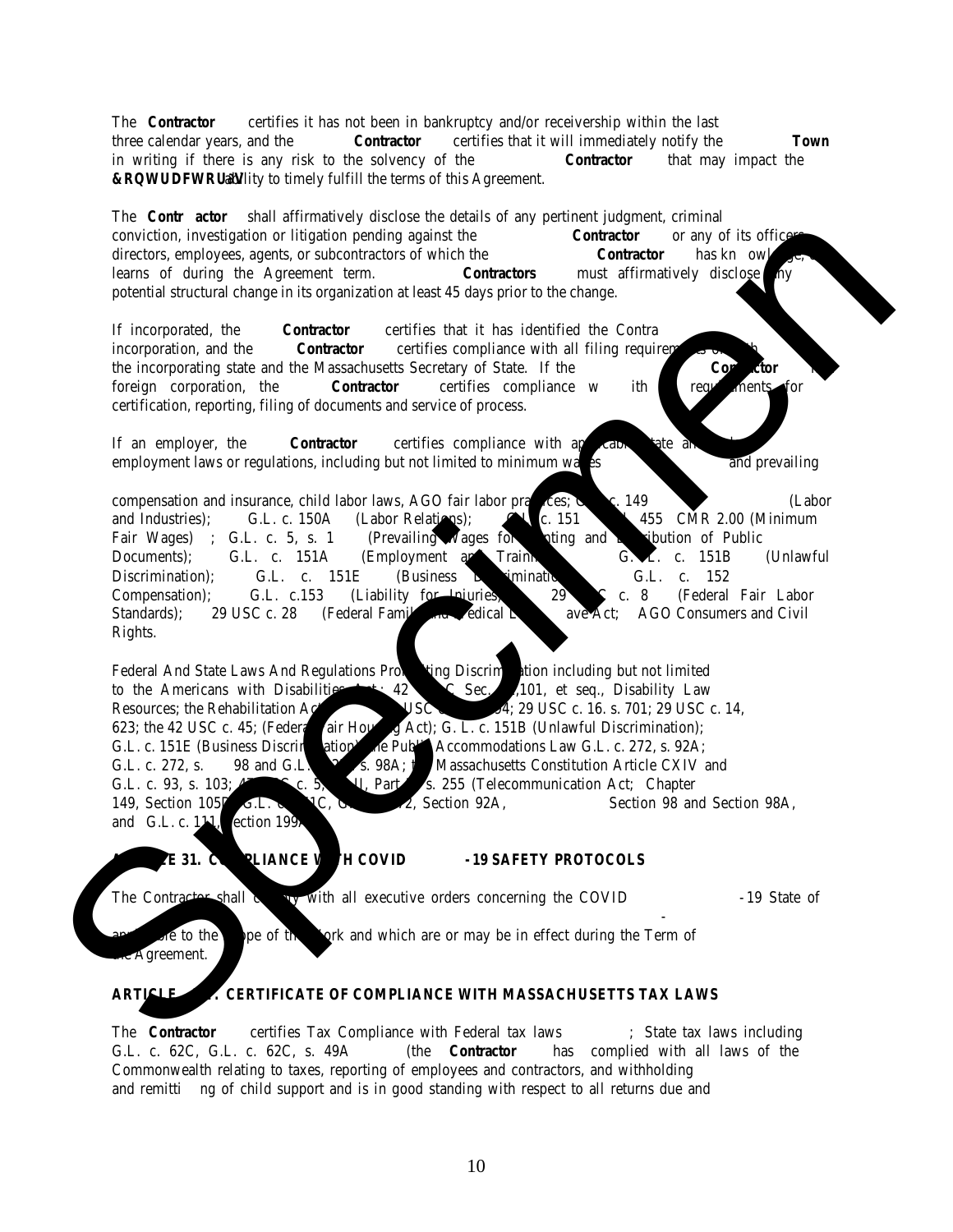## **ABOUT NEEDHAM**

The Town of Needham is located in Norfolk County, 10 miles southwest of Boston. It is bordered on the west and northwest by the Town of Wellesley, on the north and northeast by the City of Newton, on the east by the West Roxbury section of the City of Boston, on the southeast by the Town of Dedham, and on the south by the Towns of Westwood and Dover. Needham has an estimated population of 31,000 and occupies a land area of approximately 12.75 square miles. Established as a town in 1711, Needham is governed by a representative form of town meeting and a five member Select Board. The day-to-day management is under the direction of a Town Manager. School affairs are administered by a seven-member School Committee and a Superintendent of Schools. The Town is classified as an economically developed suburb with above average wealth levels and higher education attainment. The Town has an "AAA" credit rating from Standard and Poor's.

The Town provides a full range of governmental services including police and fire protection; emergency medical services; collection, disposal, and recycling of solid waste; sewers; streets; water services; health and human services; town library; and recreation. The Town also provides public education in grades kindergarten through twelve. The Town operates 1 pre-school, 5 elementary schools  $(K - 5)$ , 1 sixth-grade center, 1 middle school  $(7 - 8)$ , and a senior high school  $(9 - 12)$ . Technical education is offered to grades nine through twelve by the Minuteman Regional Vocational Technical School District. The total expenditures in the most recent fiscal year exceeded \$200 million.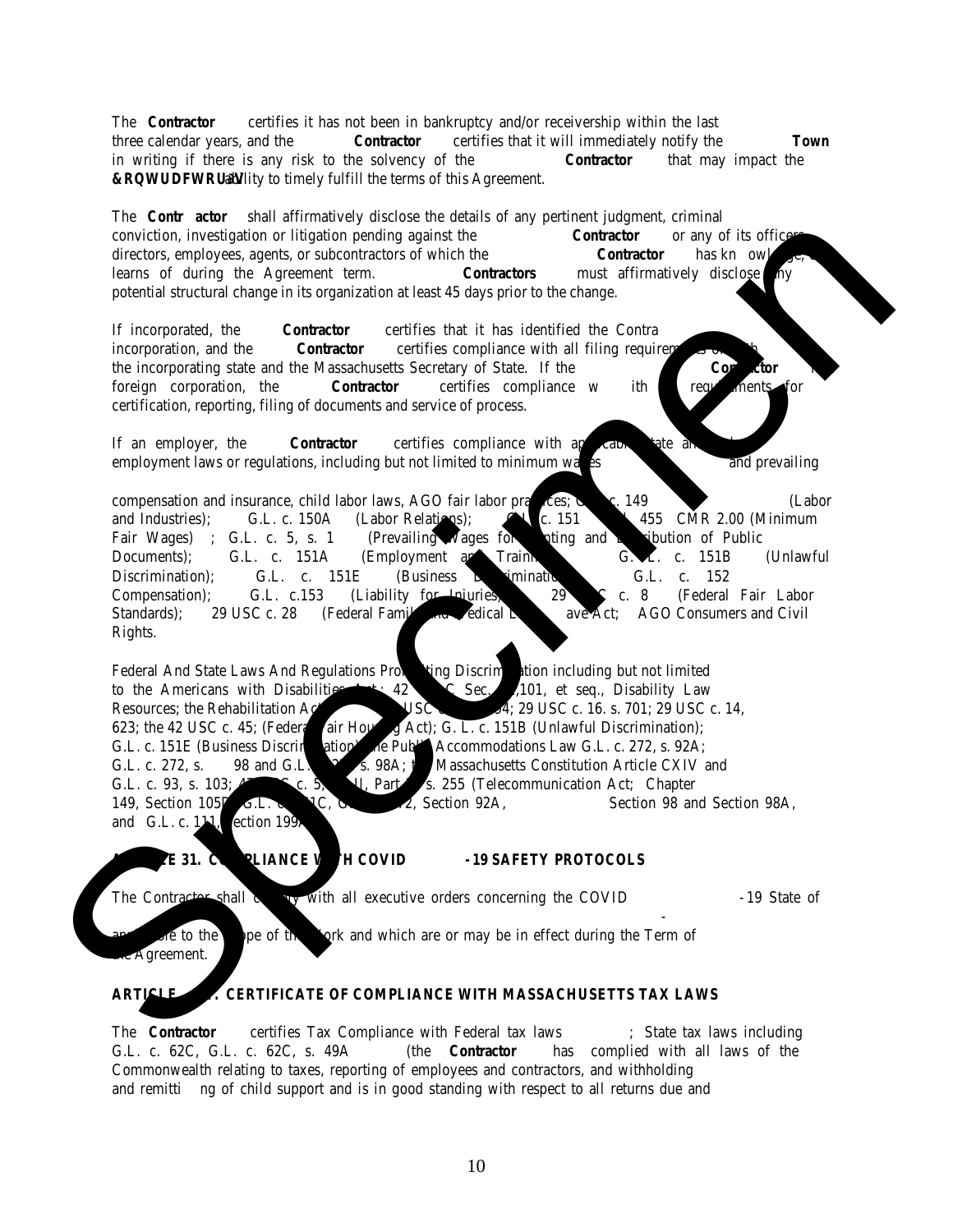## Jackets, Work Shirts, and Other Clothing Items INDEX

|            | Description                                                                 | Page                    |
|------------|-----------------------------------------------------------------------------|-------------------------|
|            | Acknowledgement of Receipt                                                  | 1                       |
|            | Legal Notice                                                                | $\overline{\mathbf{3}}$ |
|            | <b>About Needham</b>                                                        | $\overline{4}$          |
|            | Index                                                                       | $\overline{5}$          |
|            | Procurement In Brief                                                        | $\overline{7}$          |
| Part 1     | General Information                                                         |                         |
| 1.01       | Quantities                                                                  | 9                       |
| 1.02       | Questions regarding the Bid                                                 | $\overline{9}$          |
| 1.03       | Information about Changes to the RFP (Addenda)                              | $\overline{9}$          |
| 1.04       | Bonds, Insurance, and Indemnification                                       | $\overline{9}$          |
| 1.05       | <b>Execution of the Contract</b>                                            | $\overline{10}$         |
| 1.06       | Payment and Discount Terms, Adjustments for Incomplete or Unacceptable Work | 10                      |
| 1.07       | <b>Bid Modifications or Withdrawals</b>                                     | 10                      |
| 1.08       | Premature Opening of a Bid                                                  | $10\,$                  |
| 1.09       | <b>Unexpected Closure or Delays</b>                                         | $10\,$                  |
| 1.10       | Late Submissions                                                            | 10                      |
| 1.11       | Rejection of Bids                                                           | 11                      |
| 1.12       | Taxes                                                                       | 11                      |
| 1.13       | <b>Public Records</b>                                                       | 11                      |
| 1.14       | Conflict of Interest                                                        | 11                      |
| 1.15       | Tie Bids                                                                    | 11                      |
| 1.16       | Contract Award                                                              | 11                      |
| 1.17       | <b>Other Notices</b>                                                        | 12                      |
| 1.18       | <b>Clarification of Terminology</b>                                         | 12                      |
| Part 2     | Scope of Services/Product Specifications                                    |                         |
| 2.01       | Overview                                                                    | 13                      |
| 2.02       | Details                                                                     | 13                      |
| 2.03       | <b>Quality Requirements</b>                                                 | 15                      |
| Part 3     | <b>Submission Requirements</b>                                              |                         |
| 3.01       | <b>Submission Requirement</b>                                               | 16                      |
| Part 4     | Checklist and Forms for Submission                                          |                         |
|            | Checklist<br>$\bullet$                                                      | 17                      |
|            | Bidder Information Response (3 pages)<br>$\bullet$                          | 18                      |
|            | Certificate of Good Faith<br>$\bullet$                                      | 21                      |
|            | Certificate of Compliance with Massachusetts Tax Laws<br>$\bullet$          | 22                      |
|            | Promise to Execute Contract<br>$\bullet$                                    | 23                      |
|            | <b>Professional References</b>                                              | 24                      |
|            | Certificate of Authority                                                    | 25                      |
|            | Bid Price Form (6 pages)<br>$\bullet$                                       | 26                      |
|            | Non-Submittal Response Form<br>$\bullet$                                    | 30                      |
|            |                                                                             | 32                      |
| Appendix A |                                                                             | 33                      |
|            | <b>Specimen Contract</b>                                                    | After Last Page         |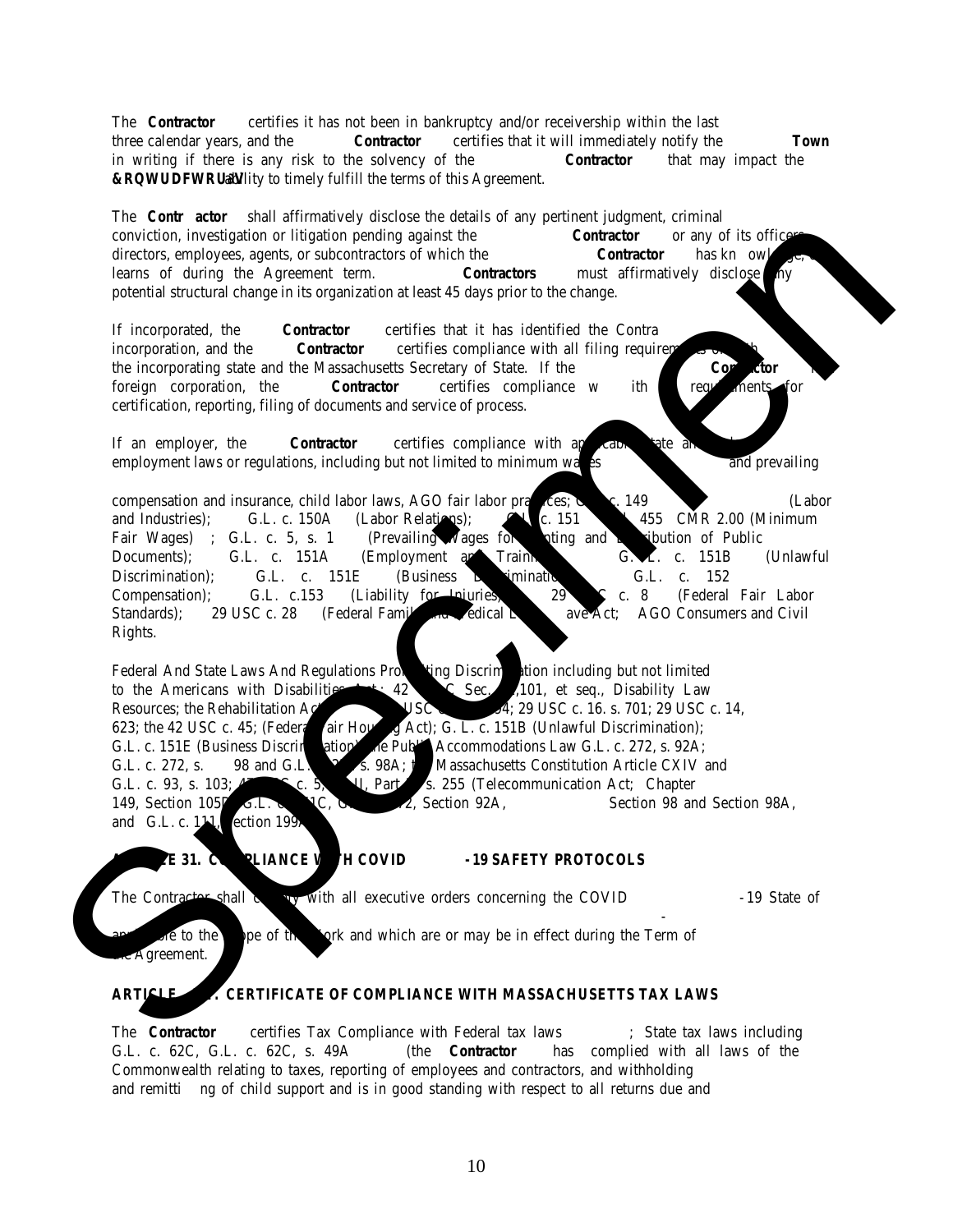*Intentionally Blank*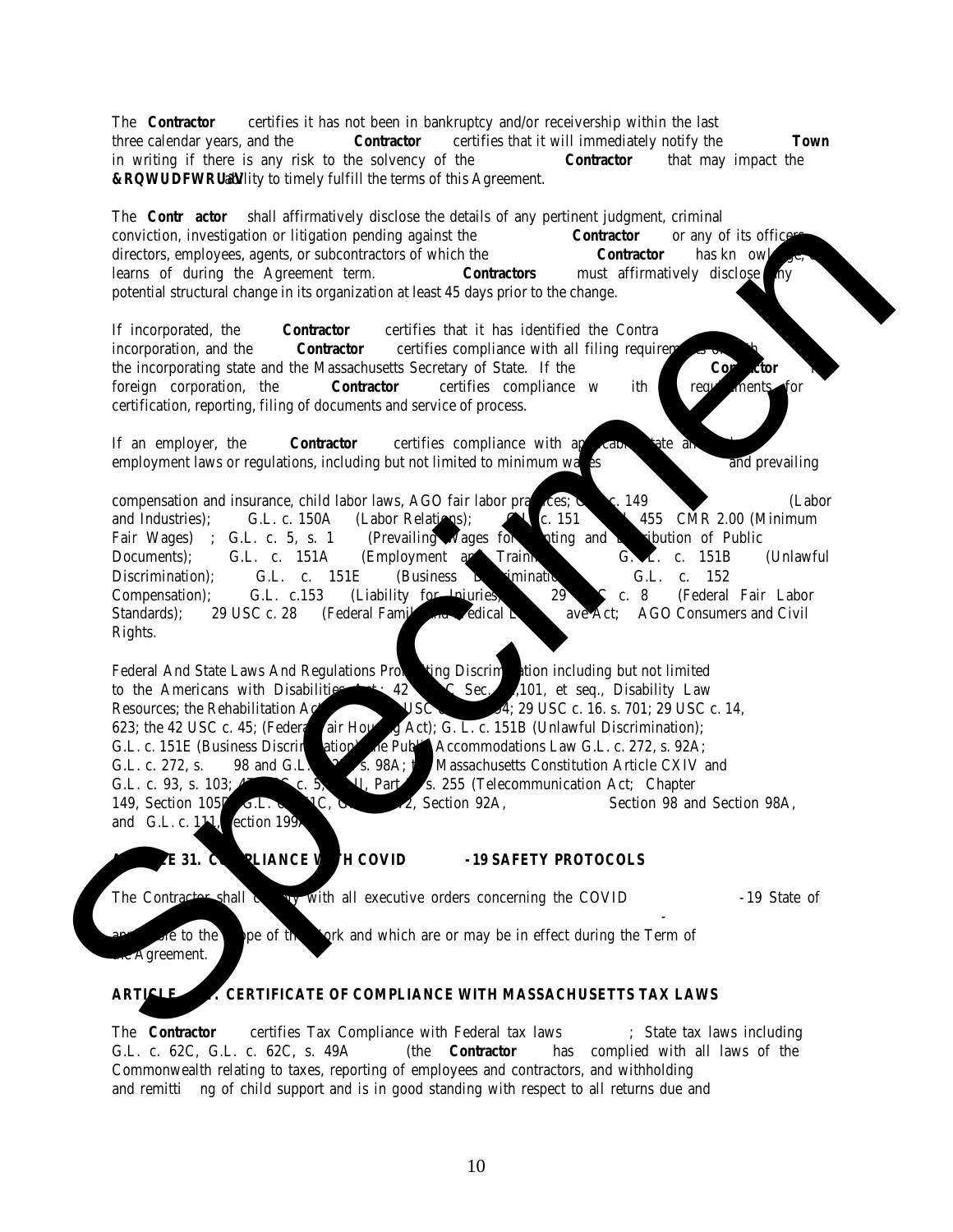| <b>Procurement in Brief</b>                                                                                     |                                                                                                                                                                                                                                                                                                                                                                                                                                                                                                                                                                                                                                                      |  |  |
|-----------------------------------------------------------------------------------------------------------------|------------------------------------------------------------------------------------------------------------------------------------------------------------------------------------------------------------------------------------------------------------------------------------------------------------------------------------------------------------------------------------------------------------------------------------------------------------------------------------------------------------------------------------------------------------------------------------------------------------------------------------------------------|--|--|
| <b>Primary Procurement Contact</b>                                                                              | David Davison, Assistant Town Manager/Director of Finance<br>email: Pcentral@needhamma.gov                                                                                                                                                                                                                                                                                                                                                                                                                                                                                                                                                           |  |  |
| Event                                                                                                           | <b>Details</b>                                                                                                                                                                                                                                                                                                                                                                                                                                                                                                                                                                                                                                       |  |  |
| <b>Bid Title</b>                                                                                                | <b>Jackets, Work Shirts, and Other Clothing Items</b>                                                                                                                                                                                                                                                                                                                                                                                                                                                                                                                                                                                                |  |  |
| <b>Contract Number</b>                                                                                          | <b>23NEE005G</b>                                                                                                                                                                                                                                                                                                                                                                                                                                                                                                                                                                                                                                     |  |  |
| Invitation for Bids (BID)<br>Available                                                                          | Information and details of bidding requirements may be obtained at Office of the Town Manager,<br>Needham Town Hall, 1471 Highland Avenue, Needham, Massachusetts 02492, or on-line at the<br>Town's website http://www.needhamma.gov/bids.aspx                                                                                                                                                                                                                                                                                                                                                                                                      |  |  |
| <b>Informational Session</b>                                                                                    | None                                                                                                                                                                                                                                                                                                                                                                                                                                                                                                                                                                                                                                                 |  |  |
| Written Questions*                                                                                              | Deadline: Tuesday, May 17, 2022 at 12:00 p.m.<br>By Delivery: Office of the Town Manager, Needham Town Hall, 1471 Highland Avenue, Needham,<br>Massachusetts 02492<br>By Email: Pcentral@needhamma.gov                                                                                                                                                                                                                                                                                                                                                                                                                                               |  |  |
| Questions are to be clearly labeled as: Jackets, Work Shirts, and Other Clothing Items<br>23NEE005G - Questions |                                                                                                                                                                                                                                                                                                                                                                                                                                                                                                                                                                                                                                                      |  |  |
| Exceptions                                                                                                      | The bidder must disclose in detail any exceptions to the specimen contract and such exceptions must<br>be specific. The bidder must state a reason for each exception and propose alternative language. The<br>purpose of the exception process is to permit the Town to correct, prior to the opening of the bids, any<br>technical or contractual requirement, provision, ambiguity, or conflict in the bid package. Exceptions<br>must be submitted by the deadline for written questions stated above. Unless timely submitted as an<br>exception, any such ambiguity, conflict or problem shall be resolved in favor of the Town of<br>Needham. |  |  |
| Addenda                                                                                                         | If any changes are made to this bid, an addendum will be issued. Addenda will be emailed to all bidders<br>on record as having received the bid package and have provided an email address to the Town to notify<br>the bidder. Each bidder is responsible for checking the Town's website to determine if the Town issued<br>any addenda.                                                                                                                                                                                                                                                                                                           |  |  |
| When and Where Bids are<br>Due*                                                                                 | 1:00 p.m. Tuesday, May 24, 2022<br>Office of the Town Manager<br><b>Town Hall</b><br>1471 Highland Avenue<br>Needham, Massachusetts 02492<br>LATE SUBMISSIONS WILL NOT BE CONSIDERED (Per State Law)                                                                                                                                                                                                                                                                                                                                                                                                                                                 |  |  |
| Number of Required Copies                                                                                       | One (1) original signed paper copy of the Technical and One (1) original signed paper copy of the<br>Price Proposal each in a separately sealed envelope. The Technical Proposal must also be provided<br>electronically on a thumb drive.                                                                                                                                                                                                                                                                                                                                                                                                           |  |  |
| <b>Bid Opening</b>                                                                                              | 1:05 p.m. Tuesday, May 24, 2022 in the Select Board Chambers Town Hall 1471 Highland Avenue,<br>Needham, Massachusetts 02492                                                                                                                                                                                                                                                                                                                                                                                                                                                                                                                         |  |  |
| Bid Surety (bond)<br>Requirements                                                                               | A Bid bond is NOT required                                                                                                                                                                                                                                                                                                                                                                                                                                                                                                                                                                                                                           |  |  |
| <b>Contract Length</b>                                                                                          | The Town plans on a 13-month contract starting June 1, 2022 and ending no later than June 30, 2023.<br>The Town reserves the right, prior to contract award, to determine the length of the initial contract<br>term and each option to renew, if any.                                                                                                                                                                                                                                                                                                                                                                                               |  |  |
| Contract Award**                                                                                                | The target date for award is May 27, 2022<br>Approval of Town Manager and Town Counsel are REQUIRED                                                                                                                                                                                                                                                                                                                                                                                                                                                                                                                                                  |  |  |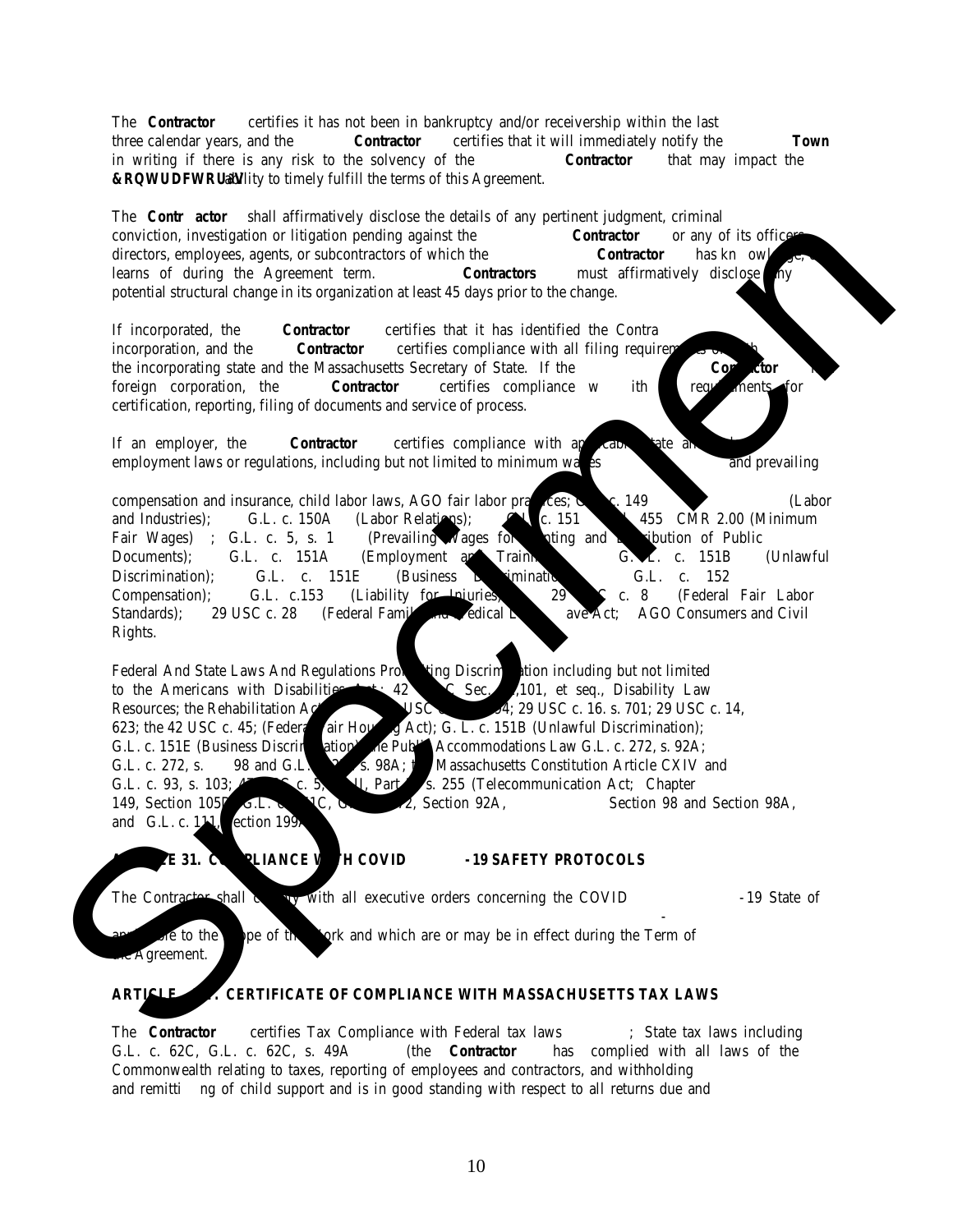| <b>Procurement in Brief</b>                                                                                                                   |                                                                                                                                                                                                                                                                                                                             |                                                           |
|-----------------------------------------------------------------------------------------------------------------------------------------------|-----------------------------------------------------------------------------------------------------------------------------------------------------------------------------------------------------------------------------------------------------------------------------------------------------------------------------|-----------------------------------------------------------|
| <b>Primary Procurement Contact</b>                                                                                                            |                                                                                                                                                                                                                                                                                                                             | David Davison, Assistant Town Manager/Director of Finance |
|                                                                                                                                               |                                                                                                                                                                                                                                                                                                                             | email: Pcentral@needhamma.gov                             |
| Event                                                                                                                                         |                                                                                                                                                                                                                                                                                                                             | Details                                                   |
| Upon Award of Contract                                                                                                                        |                                                                                                                                                                                                                                                                                                                             |                                                           |
| Payment Bond                                                                                                                                  | Will NOT be Required                                                                                                                                                                                                                                                                                                        |                                                           |
| Performance Bond                                                                                                                              | Will NOT be Required                                                                                                                                                                                                                                                                                                        |                                                           |
| Insurance                                                                                                                                     | Refer to contract terms                                                                                                                                                                                                                                                                                                     |                                                           |
| Honesty Bond                                                                                                                                  | Will NOT be Required                                                                                                                                                                                                                                                                                                        |                                                           |
| <b>Payment Terms</b>                                                                                                                          | The Town is open to a payment structure under the contract awarded from this RFP that will be based<br>on milestones tied to outcomes. However, the Town will consider proposals to structure payments in a<br>different manner and reserves the right to select any payment structure that is in the Town's best interest. |                                                           |
| * Written inquiries must be sent prior to the above date and time deadlines. The Town will respond to written questions submitted by          |                                                                                                                                                                                                                                                                                                                             |                                                           |
| individuals/companies who intend to submit a bid. Individuals/companies will demonstrate their intention to bid by completing and             |                                                                                                                                                                                                                                                                                                                             |                                                           |
| returning the Acknowledgement of Receipt form. The time/date stamp machine located in the Town Manager's Office will govern the               |                                                                                                                                                                                                                                                                                                                             |                                                           |
| date and time requirements mentioned in the table above and throughout this document. Please allow enough time for hand delivery.             |                                                                                                                                                                                                                                                                                                                             |                                                           |
| ** The Bidder agrees that the offer is effective for (a) at <b>least 90 calendar days</b> from the opening date of the bids (b) a contract is |                                                                                                                                                                                                                                                                                                                             |                                                           |

executed, or (c) this bid is cancelled, whichever of (a), (b), or (c) occurs first. The time for award may be extended by the Town. The Town reserves the right to change, delay, cancel, or expedite the contract award date. The Town reserves the right to reject any and all bids as determined to be in the best interests of the Town and to waive minor informalities.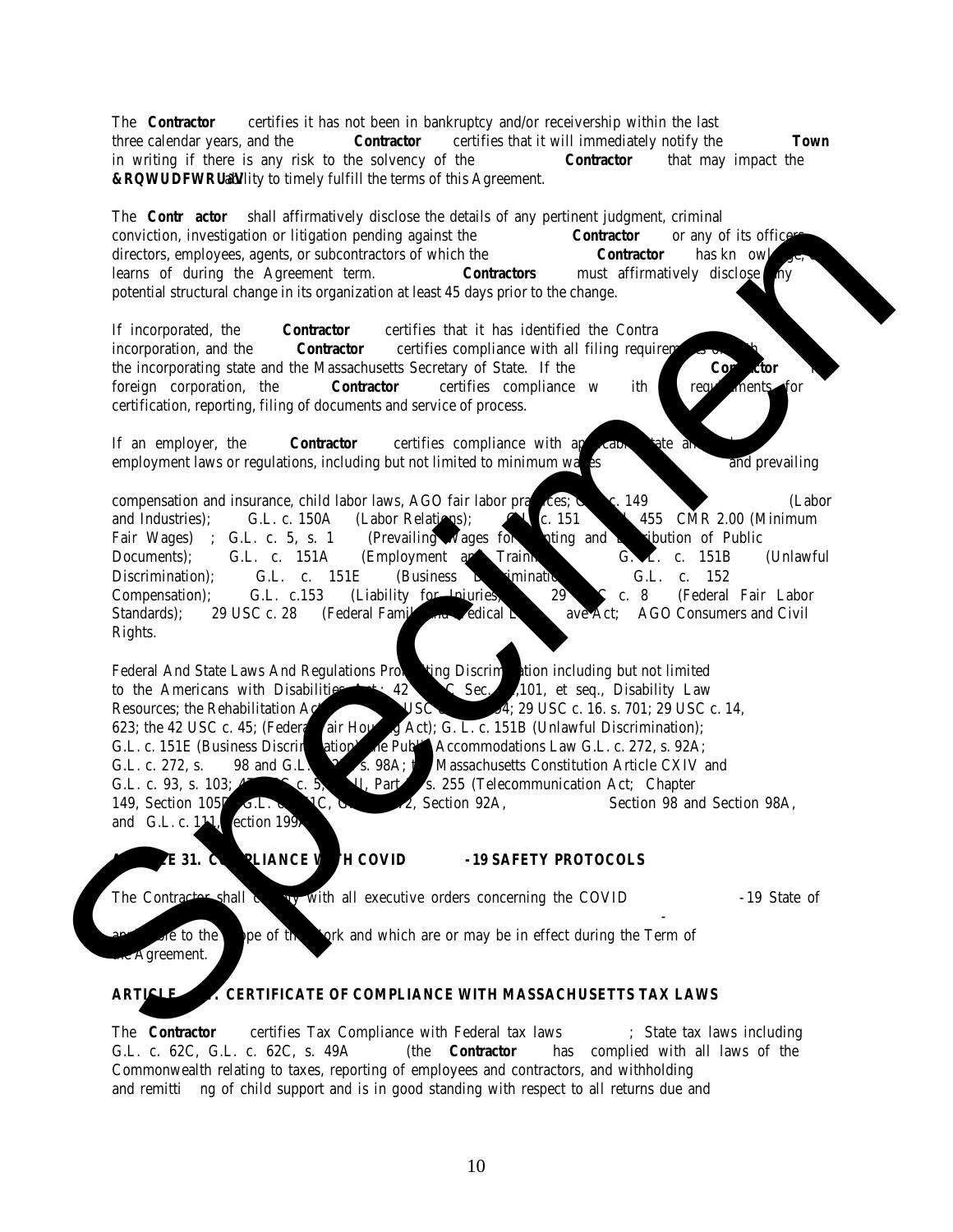#### **PART 1 GENERAL INFORMATION**

#### **1.01 Quantities**

Unless otherwise stated, the quantities set forth herein are ESTIMATES ONLY. Any quantities indicated on the **Bid Form** or elsewhere in the bid package are estimates only and are given solely as a basis for the comparison of bids. The bidder shall have no claim for additional compensation, or refuse to do the work called for, or provide the requested items, by reason of the actual quantities involved being greater or lesser by any amount than those called for in the bid.

#### **1.02 Questions Regarding the Bid**

The bidder shall be satisfied as to the requirements to enable intelligent preparation of your bid. The bidder shall be familiar with all the bid material requirements and documents before submitting the bid to avoid any misunderstanding. Bidders shall promptly raise the issue of any ambiguity, inconsistency, or error, which they may discover upon examination of the bid documents, specifications, services, worksite, or any other conditions which may apply. No allowance will be made for any claim that the bid is based on incomplete information.

The Town will respond to written questions submitted by individuals/companies who intend to submit a bid. Individuals/companies will demonstrate their intention to bid by completing and returning the **Acknowledgement of Receipt** form.

Inquiries concerning any part of this bid shall be directed to the individual(s) listed under the **Procurement in Brief.** Bidders should note that **oral communications are not binding on the Town and only written responses by the Town will be considered.** All requests/questions must be submitted in writing. Questions may be delivered by hand or email as referenced under the **Procurement in Brief** by the deadline. Questions that may be asked during any pre-bid conference should also be sent in writing in order to receive an official response. Requests properly presented that in the opinion of the Town require interpretation, correction, or change in the bid documents will result in an issuance of an addendum to the bid documents. The Town will forward responses to all persons who are on record as receiving the bid package. Questions received after the due date will not be responded to unless the Town determines it is necessary. Bidders, please allow enough time for hand delivery.

#### **1.03 Information about Changes to the Bid**

In the event that changes/additions are made to this bid, an addendum will be issued. Addenda will be emailed if an email address was provided. **Addenda will also be posted to the Town's website where the bid package was made available.** Please check back on the website for addendums before submitting your bid to the Town. Bidders may not be notified individually of Addendums.

#### **1.04 Bonds, Insurance, and Indemnification**

#### Bonds

Bidders should refer to the **Procurement in Brief** for any bond (Bid (surety) Bond, Honesty Bond, Payment Bond, and/or Performance Bond) requirements.

#### **Insurance**

Bidder awarded a contract under this bid must provide proof of insurances in at least the minimum amounts required in the contract and when requested shall name the Town of Needham as an additional insured for the amounts written.

The Bidder awarded a contract shall deposit with the Town Certificates of Insurance for the coverage required, in form and substance satisfactory to the Town, and shall deliver to the Town new policies and certificates thereof for any insurance about to expire at least ten (10) days before such expiration. All such insurance policies shall contain an endorsement requiring thirty (30) days written notice to the Town prior to cancellation of change in coverage, scope, or amount of any such policy or policies. Compliance by the bidder with the insurance requirement, however, shall not relieve the Bidder from liability under the indemnity provisions.

#### Indemnification

The bidder shall indemnify, defend, and save harmless the Town and all of the Town's officers, agents and employees from and against all suits and claims of liability of every name and nature, including costs of defending any action, for or on account of any injuries to persons or damage to property of the Town or any person, consultant, corporation or association arising out of or resulting from any negligent act, omission, or negligence of the bidder, its subcontractors and its and their agents or employees in the performance of the work covered by the contract and/or failure to comply with terms and conditions of the contract, but only in respect to such injuries or damages sustained during the performance and prior to the completion and acceptance of the work covered by the contract and to the extent such injuries or damages are not covered by the Town's insurance. The foregoing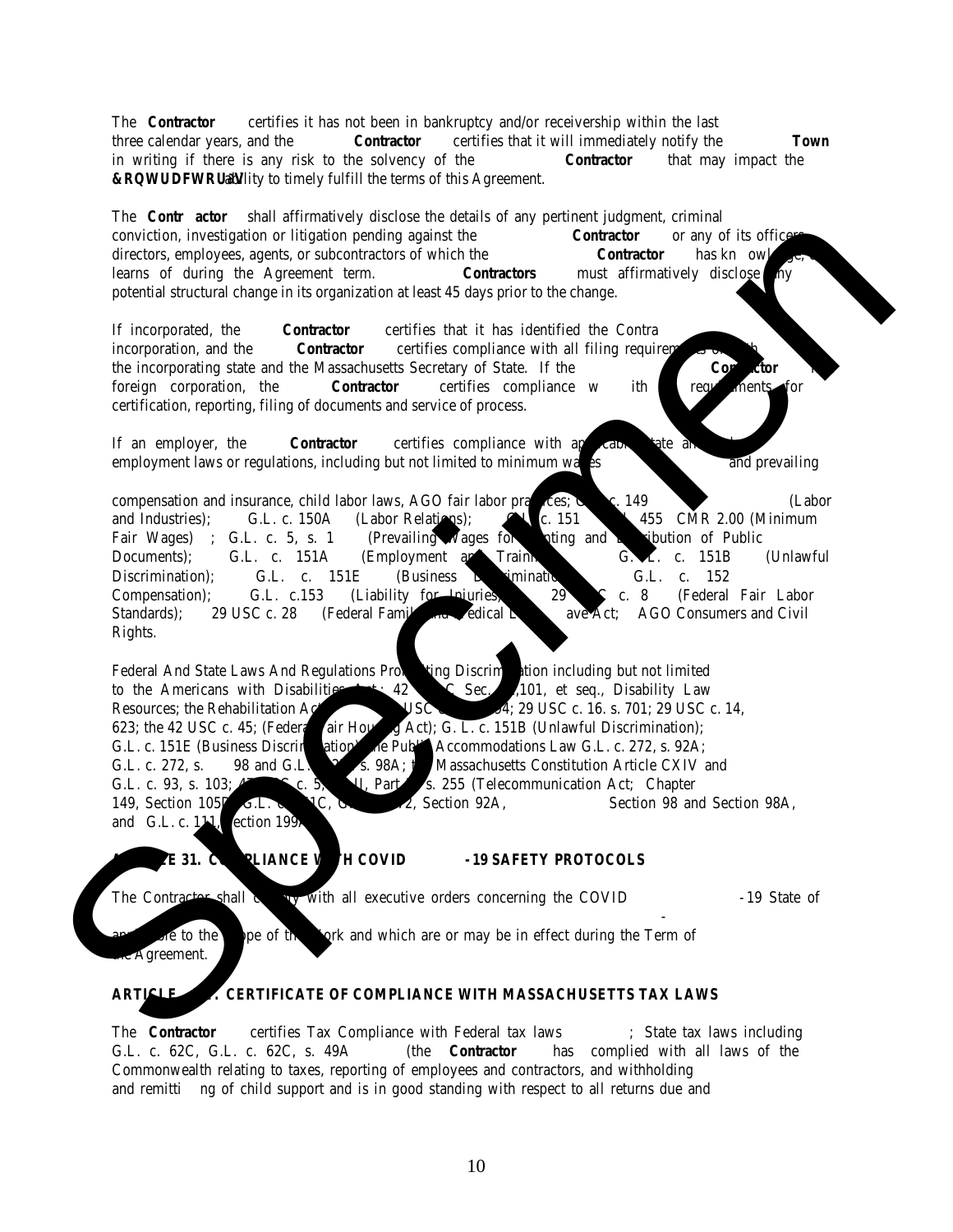provisions shall not be deemed to be released, waived, or modified in any respect by reason of any surety or insurance provided by the bidder under the contract.

#### **1.05 Execution of the Contract**

The awarded bidder agrees and will execute the approved contract electronically. The Town will forward the contract to be executed via DocuSign.

#### **1.06 Payment and Discount Terms, Adjustments for Incomplete Work**

#### Payment Terms

The unit bid price shall be the basis for payment for purchased items or services. Payment shall be based on the items or services purchased. Invoicing may be performed after delivery, work has been completed, or monthly, for items or services that have been fulfilled.

Invoices are to itemize charges for labor, equipment, supplies, and services. The Town will not be responsible for payment of any charges not itemized to the Town's satisfaction. Pre-payment is NOT allowed. Invoices should include the Town's purchase order number. The Purchase Order number may change with each fiscal year.

Invoices for additional services must include the date and times of the work, the type of services performed; the number of hours or units to be charged, and the name of the person who authorized the work. They are to be sent in duplicate directly to the Town's designee for processing and are not to be included on the regular monthly invoice.

Invoices for additional supplies and/or materials must include the quantity, date and times of delivery, a description of the supplies or materials, unit price, shipping, and handling charges as applicable, and the name of the person who placed the order. They are to be sent in duplicate directly to the Town's designee for processing and are not to be included on the regular monthly invoice.

#### Adjustments for Incomplete or Unacceptable Work

The Town reserves the right to withhold payment for incomplete or unacceptable work. The Town shall provide notice of any work that is deemed to be incomplete or unacceptable. The vendor shall rectify that condition to the satisfaction of Town. The Town will also reduce the bill for any services deemed unsatisfactory. At no time will penalty assessment be recoverable by the vendor.

The vendor shall take all proper precautions to protect the Town and private property from damage and/or loss. Should any damage to, and/or loss of, property be caused by the vendor, the vendor will be required to make repairs and/or restitution immediately at its expense.

Refer to the **Procurement in Brief** for other payment term considerations.

#### **1.07 Bid Modifications or Withdrawals**

Bids may be corrected, modified, or withdrawn prior to the submission deadline. Requests to do so must be received in writing by the Town Manager. After the submission deadline, bids may not be changed. Minor mistakes may be waived by the Town.

#### **1.08 Premature Opening of a Bid**

The Town will not be responsible for the premature opening of any bid not properly identified. The Town may reject bids which are incomplete, not properly endorsed, not signed, or are otherwise contrary to these instructions.

## **1.09 Unexpected Closure or Delays**

If, at the time of the scheduled bid submission deadline, the designated location for delivery of the bid is closed due to uncontrolled events such as fire, snow, ice, wind, building evacuation or other, the deadline will be postponed until **11:00 a.m.** on the next normal business day (Monday through Friday, excluding Holidays). Bids will be accepted at the same location until that date and time.

#### **1.10 Late Submissions**

Late bids will not be considered. The Town assumes no responsibility for late submissions due to mail, courier, or delivery problems.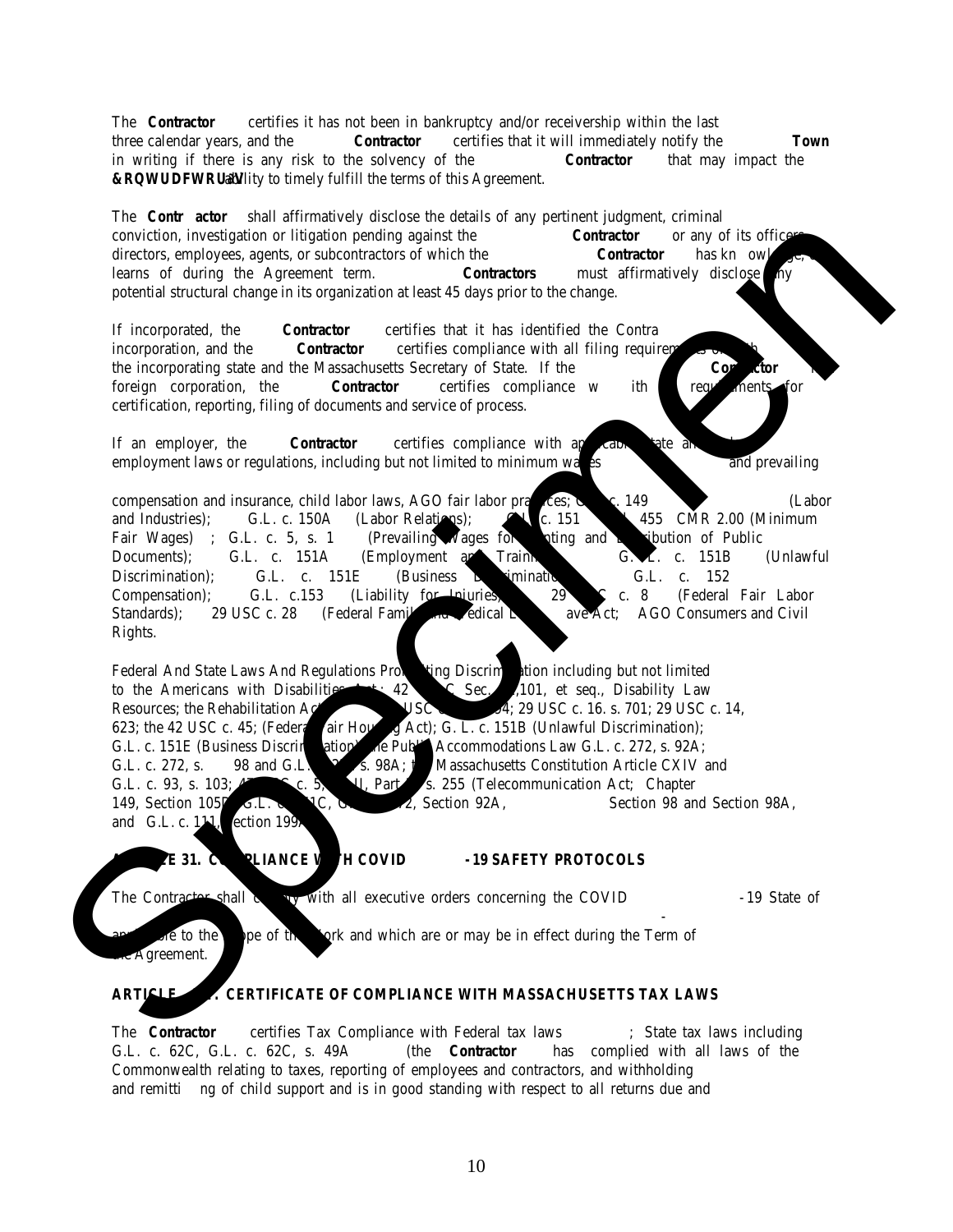#### **1.11 Rejection of Bids**

The bid must satisfy all the submission requirements in order to be considered for award. Failure to complete the required forms, answer any questions, or provide the required documentation will be deemed NON-RESPONSIVE and result in rejection of the bid unless the Town determines that such failure constitutes a minor informality that can be corrected without prejudice to other bidders. A bid may be rejected if the Bidder:

- ➢ Fails to adhere to one or more of the provisions established in the bid package.
- $\triangleright$  Fails to submit its bid by the time or in the format specified herein or to supply the minimum information requested herein.
- $\triangleright$  Fails to submit its bid to the required address on or before the specified submission deadline.
- $\triangleright$  Misrepresents its service or provides demonstrably false information in its bid or fails to provide material information.

#### **1.12 Taxes**

Purchases made by the Town are exempt from the payment of all Federal excise tax and the payment of Commonwealth of Massachusetts sales tax and any such taxes must not be included in the bid prices. If requested, the Town will provide the awarded bidder with a copy of the Certificate of Exemption.

#### **1.13 Public Records**

Under the Massachusetts General Laws, the Town cannot assure the confidentiality of any materials or information that may be submitted by the bidder in response to this Bid. Thus, bidders who choose to submit confidential information do so at their own risk. All bids or other materials submitted by the bidder in response to this Bid will be open for inspection by any person and in accordance with M.G.L. c.66 (Public Records Law). Any statements reserving any confidentiality or privacy rights in the submitted responses or otherwise inconsistent with these statues will be void and disregarded.

#### **1.14 Conflict of Interest**

By execution of a contract with the Town of Needham, the Bidder acknowledges that the Town of Needham is a municipality for the purposes of M.G.L. c.268A (the Massachusetts conflict of interest statue), and agrees, as circumstances require, to take actions and to forbear from taking actions so as to be complying at all times with the obligations of the contractor based on said statute.

## **1.15 Tie Bids**

In the event that there is a tie bid between two (2) responsive and responsible bidders, the award of the contract will be determined by a coin toss. The bidder's whose submission was received earliest shall be assigned "Heads" in the coin toss. In the event that there is a tie bid with three (3) or more responsive and responsible bidders, the award shall be made by a draw by lot limited to those bidders. The coin toss/draw by lot shall be scheduled within two (2) business days from when it was determined by the Town to be a tie bid. The bidders involved shall be given an opportunity to attend. The coin toss/drawing shall be witnessed by at least three (3) Town officials. The tie breaker event shall be held at the Needham Town Hall during regular business hours.

#### **1.16 Contract Award**

#### **The Town reserves the right to reject any and all bids as determined to be in the best interests of the Town and to waive minor informalities.**

A contract is anticipated to be executed by the date indicated under **Procurement Schedule** for this bid. However, the Town reserves the right to change, delay, cancel, or expedite the contract execution date. The selected bidder is required to furnish all bonds and certificate of insurances required under the contract, in a form acceptable to the Town prior to the execution date.

The award may be subject to further discussions with the bidder. The making of a preliminary award to a bidder **does not** provide the bidder with any rights and does not impose upon the Town any obligations. The Town is free to withdraw a preliminary award at any time and for any reason. A bidder has rights, and the Town has obligations, only if and when a contract is executed by the Town and the bidder.

Changes to the terms of the Town's contract may be requested by the bidder in writing and submitted with the bid and if, in the opinion of the Town, the requested inclusion(s) and/or deletion(s) does not materially affect the bid, they may be allowed at the sole discretion of the Town. Bidders shall NOT be allowed to request any changes to the contract terms once award of contract has been announced.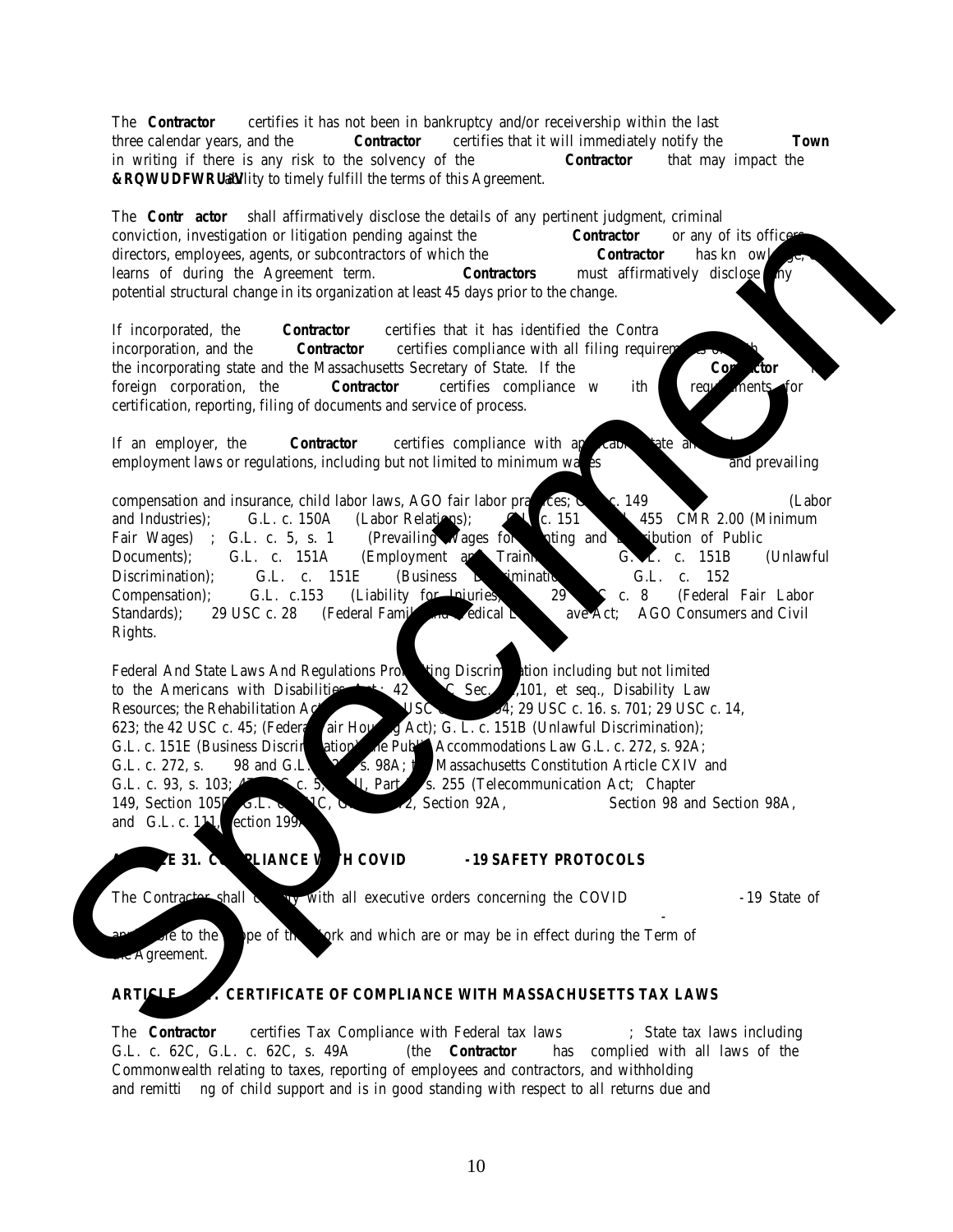The Town herein declares its express purpose not to award the contract to any bidder unable to furnish evidence, satisfactory to the Town, that it has sufficient ability, experience, and capital to execute and complete the work in accordance with the contract. If requested, any bidder may be required to demonstrate financial stability satisfactory to the Town.

The Town Manager is the awarding authority for the contract. Further, the contract will not be binding until it has been approved as to form by Town Counsel. Award, payment, and performance obligations shall depend on the availability and appropriation of funds.

The Town reserves a period up to **90 calendar days** following the opening of the bids in which to evaluate and award the contract.

## **1.17 Other Notices**

The consideration of all bids and subsequent selection of the successful applicant shall be made without regard to race, color, sex, age, handicap, religion, political affiliation, or national origin.

The bidder shall adhere to the provisions of the Fair Employment Practices Law of the Commonwealth (M.G.L. c.151B).

The provisions relating to non-discrimination and affirmative action in employment shall flow through all contracts and subcontracts that the successful bidder may receive or award as a result of this contract.

Any services provided by the bidder shall be rendered through a professional services contract. The bidder will not be considered an employee of the Town and will not receive any benefits of an employee.

The bidder shall comply with M.G.L. c.66A if the bidder becomes a "holder" of "personal data". The bidder shall also protect the physical security and restrict any access to personal or other Town data in the bidder's possession or used by the bidder in the performance of the contract, which shall include, but is not limited to the Town's public records, documents, files, software, equipment, or systems.

## **1.18 Clarification of Terminology**

All references in this Bid to features, functions, services, or deliverables that "should", "must", "will", "has ability to", etc. be provided by the bidder are to be construed as mandatory. Similarly, all references in this Bid to information that "should", "must", "will", "has ability to", etc. be provided in the bidder's proposal are to be construed as mandatory.

Bidders may be referred to alternatively as "bidders", "offerors", "respondents", "successful offerors", "successful bidders", "vendors", etc. All such references (except for those explicitly defined otherwise) are to the primary contractor who submits a response to this bid and, if successful, who will be responsible for the successful completion of all required deliverables.

References to days are to workdays unless otherwise explicitly stated.

Reference to time as stated in this bid is based on local Eastern Standard Time.

*End of Section*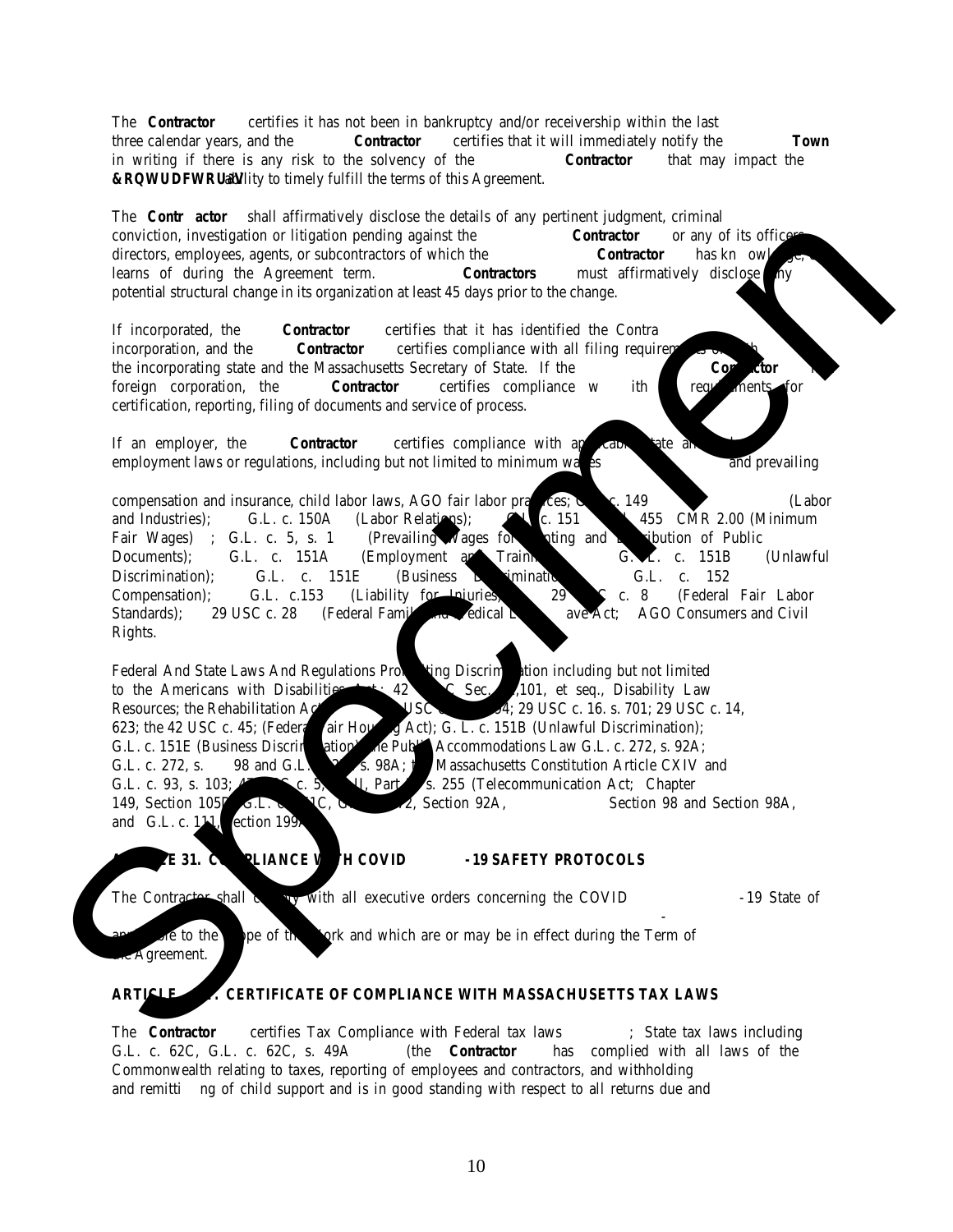## **PART 2 SCOPE OF SERVICES/PRODUCT SPECIFICATIONS**

## **2.01 – OVERVIEW**

The Town is requesting bids to provide customized work shirts, T-shirts, Polo shirts, sweatshirts, fleece clothing, vests, and jackets for Town staff on as "needed" basis. The quantities are estimates only and are given solely as a basis for the comparison of bids. The awarded bidder shall have no claim for additional compensation, or refuse to do the work called for, or provide the requested items, by reason of the actual quantities involved being greater or lesser by any amount called for in the bid.

All items must be available in women and men's regular and Big & Tall sizes and must be offered in a variety of colors. The Town is specifying brands to ensure consistency of quality. Any references to any brand name or proprietary product in the specifications shall require the acceptance of an equal or better brand. The Town has the right to make the final determination as to whether an alternate brand is equal to the brand specified.

The vendor must be able to provide screen print and embroidery services in a variety of colors and without a setup fee. The vendor must commit to provide clothing items in accordance with the Town's specifications and as listed on the Bid Price Form. Substitutions will not be accepted after award.

The vendor must maintain adequate inventory of all sizes and colors for items listed in this bid and must be able to fulfill order within 3 weeks (15 business days) from the time the order is placed. The vendor must notify the Town personnel immediately of any delays or difficulties in order fulfillment. Items delivered after 30 business days may be deemed unacceptable and returned to the vendor at no cost to the Town. Any improperly manufactured item or items that have been screen-printed/embroidered contrary to the Town's instructions must be replaced within one (1) week from the time of notification. All shipping and delivery expenses are the responsibility of the vendor; the Town is not to be billed separately.

Although not required, bidders who offer "Bag by Employee/Box by Division" shipping capabilities will weigh favorably.

## **2.02 – DETAILS**

## **Invoicing:**

Vendor shall bill the ordering department and referenced the purchase order number provided with each order. No extra charges shall be invoiced.

## **REQUIRED Services:**

Silk screening will be one color as specified and generally consist of the Town Seal (2.75" diameter) with Department/Division name under the seal, or Department logo with the name of the Department under the logo, others will have specific lettering and/or artwork on the back of the shirt, and some will have artwork on the front, or front and back of the shirt. No set-up fee may be charged. Please see Appendix A.

Embroidery will generally consist of the Town Seal in one color thread, with the Town and/or Department name below the seal, typically 2.75 inches in size. No set-up fee may be charged. Please see Appendix A.

## **REQUIRED clothing items:**

- (A) T-shirts:
- Gildan brand or equivalent in quality
- Short and long sleeve
- Pre-shrunk, machine washable
- Material must be able to withstand normal wear and tear and retain color for more than 50 washes.
- 50/50 cotton/polyester mix and 100% preshrunk Cotton must be offered
- No pocket
- Adult sizes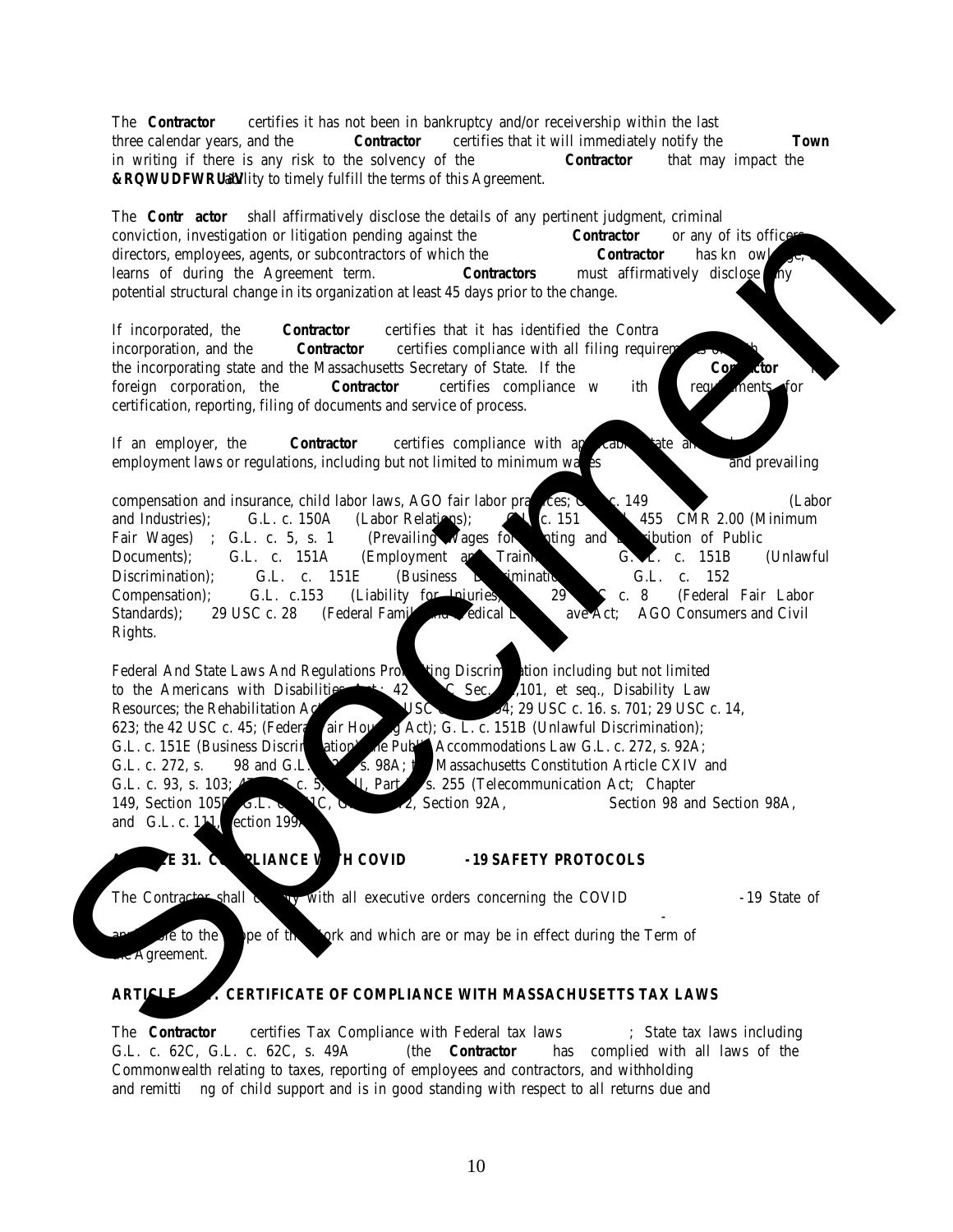- Variety of colors, must be offered in navy or similar and bright red
- Required: Women's style short-sleeve T-shirt option (i.e., feminine shaping).
- Optional: Tri-blend option (not required for award)
- (B) Men's Polo Shirts:
- Pique style: hemmed short-sleeves, 3-button; rib-knit collar, no pockets.
- Office wear style (i.e., "dressy"), wrinkle and crease resistant
- 60/40 Cotton/Polyester; 50/50 Cotton Polyester or 100% Cotton
- Pre-shrunk, machine washable
- Variety of colors
- Material must be engineered not to fade, pill, or shrink more than 5%
- Material must be able to stay soft through multiple washes and wearings.
- (C) Women's Polo Shirts:
- Pique style: hemmed short-sleeves, 3-button; rib-knit collar, no pockets.
- Office wear style (i.e., "dressy"), wrinkle and crease resistant
- "Princess" fit tailored to accentuate feminine shape
- 60/40 Cotton/Polyester; 50/50 Cotton Polyester or 100% Cotton
- Pre-shrunk, machine washable
- Variety of colors
- Material must be engineered not to fade, pill, or shrink more than 5%
- Material must be able to stay soft through multiple washes and wearings.
- (D) Fleece Jackets:
- High quality material, comparable to Harriton, WearGuard, Port Authority, Sport-Tek, etc.
- Men and Women styles must be offered
- 100% Spun polyester fleece (midweight)
- Non-pill finish
- Highly breathable
- Front zip-pockets
- Full length zipper
- Non-roll elastic cuffs guaranteed against fraying
- Variety of colors
- Machine washable
- Material must be able to stay soft through multiple washes and wearings.
- Women's style must be tailored –fit with contoured panels to accentuate feminine shape (e.g., Raglan sleeves,

princess seams, body skimming fit, etc.)

- (E) Men's Fleece Vests:
- High quality material, comparable to Harriton, WearGuard, Port Authority, Sport-Tek, etc.
- 100% Spun polyester fleece (8 oz. fleece weight minimum)
- Non-pill finish
- Highly breathable
- Front zip-pockets
- Full length zipper
- Variety of colors
- Machine washable
- Material must be able to stay soft through multiple washes and wearings.
- (F) Women's Fleece Vests:
- Tailored Style –fit with contoured panels to accentuate feminine shape (e.g., Gently contoured silhouette, raglan sleeves, princess seams, body skimming fit, etc.)
- 100% Spun polyester fleece (7 oz. fleece weight minimum)
- Non-pill finish
- Highly breathable
- Front zip-pockets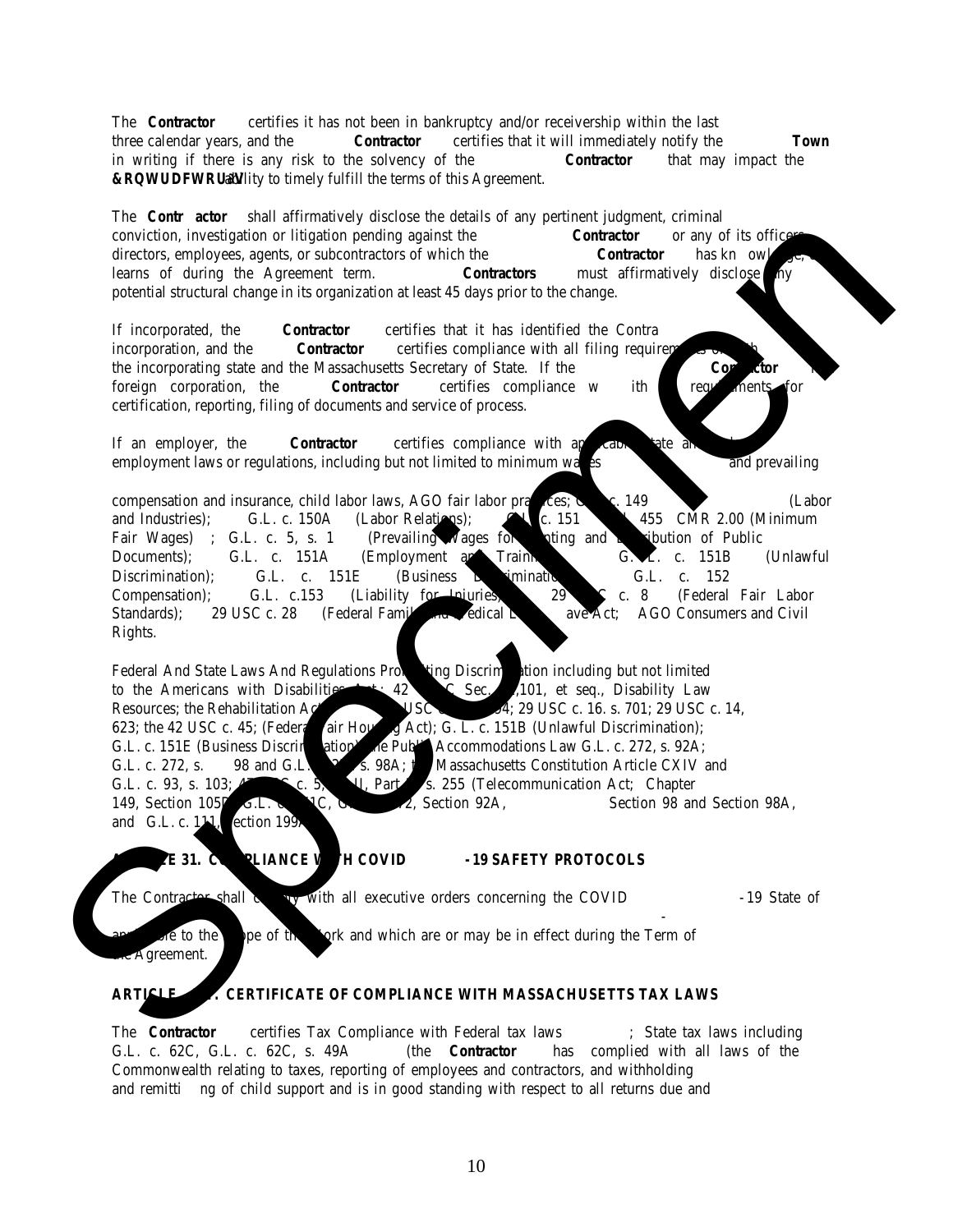- Full length zipper
- Variety of colors
- Machine washable
- Material must be able to stay soft through multiple washes and wearings.
- (G) Sweatshirts:
- Gildan brand or equivalent
- Must be available in crewneck style, pullover hoodie and full-zip hoodie
- 8 10 oz. weight
- Non-pill finish
- Front pouch pockets
- Variety of colors \*Must be offered in Navy Blue
- Suitable for outdoor wear
- Machine Washable
- Material must be able to stay soft through multiple washes and wearings.
- (H) Heavy Weight Sweatshirts:
- Sport-Tek brand or equivalent
- Must be available in crewneck style, pullover hoodie and full-zip hoodie
- 12 oz. minimum weight
- Non-pill finish
- Front pouch pockets
- Variety of colors \*Must be offered in Navy Blue
- Machine Washable
- Material must be able to stay soft through multiple washes and wearings.
	- (I) Men's Button-Down Long Sleeve Shirts:
- Port-Authority or WearGuard brand or equivalent
- 100% cotton or cotton/poly blend
- Office wear style (i.e., "dressy"), button-down with collar, left pocket, wrinkle and crease resistant
- Variety of colors
- Machine Washable
- Material must be able to stay soft through multiple washes and wearings.
	- (J) Women's Button-Down Long Sleeve Shirts:
- Harriton or Devon & Jones brand or equivalent
- 100% cotton or cotton/poly blend
- Office wear style (i.e., "dressy"), button-down with collar, no pocket, back/bust darts, or "princess" seams for feminine fit, wrinkle and crease resistant
- Variety of colors
- Machine Washable
- Material must be able to stay soft through multiple washes and wearings.

## **2.03- QUALITY REQUIREMENTS (Minimum Criteria)**

- 1. The bidder must be able to document to the satisfaction of the Town that it has the available resources (financial, personnel, equipment, and experience) to provide the goods and services requested.
- 2. The bidder must agree to execute the Town's standard 30B Short Form Agreement.

*End of Section*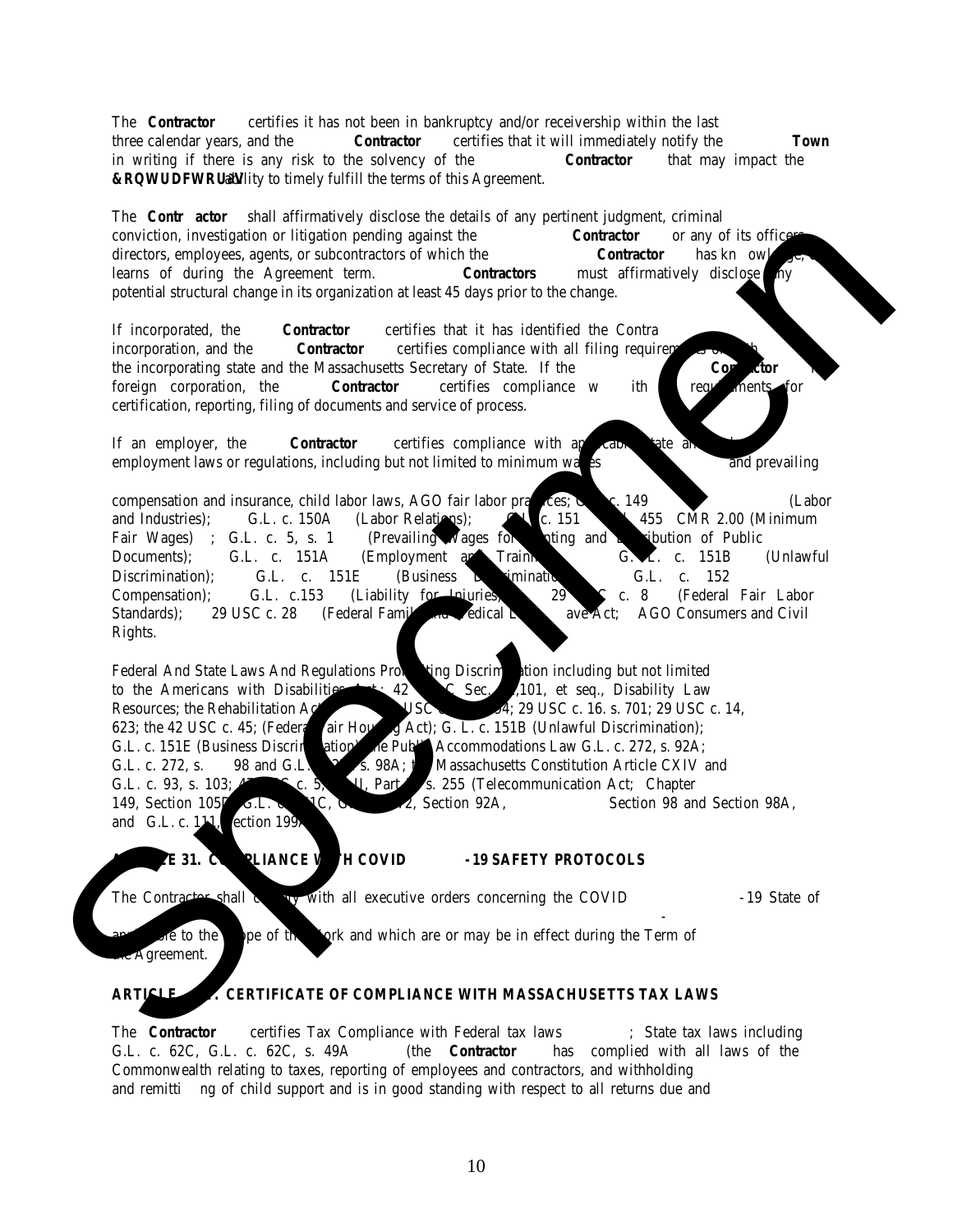## **PART 3 SUBMISSION REQUIREMENTS**

#### **3.01 Submission Requirements**

The bid is to be submitted and addressed as follows: Kate Fitzpatrick, Town Manager, Town Hall, 1471 Highland Avenue, Needham, Massachusetts, 02492. The bidder is to provide one (1) original signed paper copy.

The bid is to be clearly marked: "Jackets, Work Shirts, and Other Clothing Items 23NEE005G.

Bidder should acknowledge all addenda related to this IFB, if any. Failure to received or acknowledge any addenda does not relive the bidder of any changes, conditions, quantities, methods, requirements that may result by the issuance of the addenda. Bidders are encouraged to check the Town's website www.needhamma.gov/bids.aspx for addenda before submitting your bid to the Town.

Bidder must submit a completed **Bidder Information Response** form with the contact information and questions answered.

#### A signed **Certificate of Good Faith.**

A completed **Certificate of Compliance with Massachusetts Tax Laws** or Certificate of Good Standing issued by the Massachusetts Department of Revenue.

A completed **Promise to Execute Contract** form which states the bidder is aware and agrees that the final contract to be executed by the parties will be done remotely via the method determined and chosen by the Town. Currently the Town uses DocuSign to execute contracts.

The Bidder MUST provide a minimum of five (5) references. For each, provide the following: a contact person and title, customer's name, address, telephone number, email, and a brief description of the actual items provided (sample format included in bid package). Do not use the names of relatives or Town of Needham Employees as references. You may use previous Town contracts as a record of your experience only. The Town has provided a **Professional References Form** (attached) that the bidder may use but is not required to use this form; however, the Bidder is required to provide in whatever format at least the requested information that is stated on the Professional Reference Form. If any of the requested information is not available, the bidder is to disclose this fact and why.

Bidder must submit a completed **Bid Form** or an exact copy, signed by an individual authorized to negotiate for and contractually bind the Bidder. All prices must be reflective of all costs for delivery. Any and all damages that may occur due to packaging or shipping will be the sole responsibility of the Bidder. No price adjustments will be allowed. Fuel surcharges or vehicle surcharges or adjustments will not be allowed. Failure to fully complete the form, or provide the requested information, or making any alterations will be deemed a conditional bid and the proposal will be rejected.

A completed Certificate of Authority (attached) or Corporate Resolution; if applicable.

Bids must be received, and time stamped no later than the deadline stated in the **Procurement in Brief** (Where and When Bids are Due). LATE BIDS WILL NOT BE CONSIDERED.

A Bid Bond if required is stated in the Procurement in Brief.

Delivery will be at the expense of the Bidder. Any and all damages that may occur due to packaging or shipping will be the sole responsibility of the Bidder.

**The Town reserves the right to reject any and all bids as determined to be in the best interests of the Town and to waive minor informalities.**

*End of Section*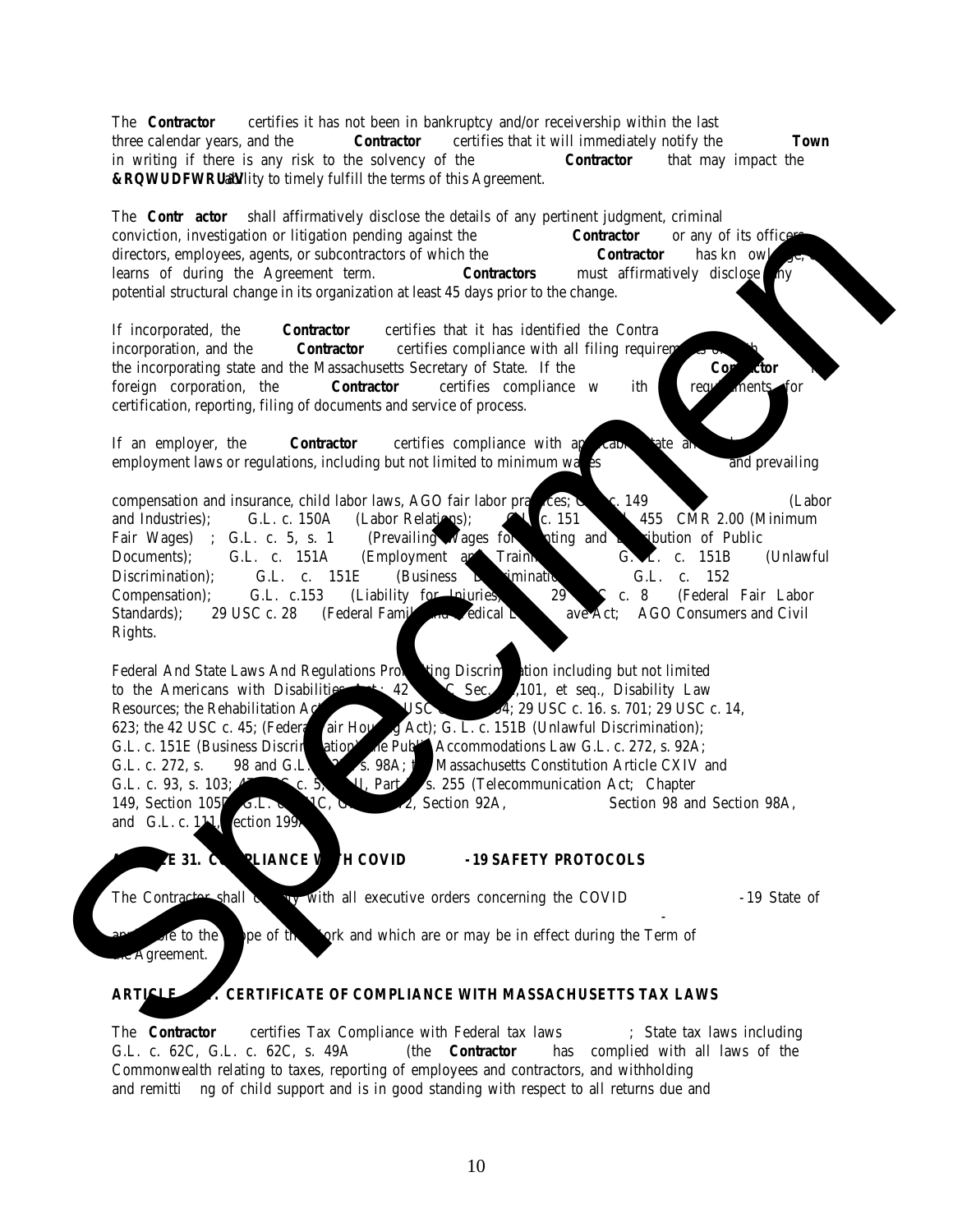#### **PART 4 – CHECKLIST AND FORMS FOR SUBMISSION Jackets, Work Shirts, and Other Clothing Items 23NEE005G Checklist**

|        | Checklist                                                                                                                                                                                                                                                                                                                                               |  |  |  |  |
|--------|---------------------------------------------------------------------------------------------------------------------------------------------------------------------------------------------------------------------------------------------------------------------------------------------------------------------------------------------------------|--|--|--|--|
|        |                                                                                                                                                                                                                                                                                                                                                         |  |  |  |  |
| ⊔      | Bidder has completed and returned the Acknowledgement of Receipt form (prior to bid submission).                                                                                                                                                                                                                                                        |  |  |  |  |
| $\Box$ | Bidder has completed, signed, and enclosed the Bidder Information Response.                                                                                                                                                                                                                                                                             |  |  |  |  |
| $\Box$ | Bidder has completed, signed, and enclosed the Certificate of Good Faith.                                                                                                                                                                                                                                                                               |  |  |  |  |
| $\Box$ | Bidder has completed, signed, and enclosed the Certificate of Compliance with Massachusetts Tax Laws or provided<br>the Certificate of Good Standing by the Department of Revenue.                                                                                                                                                                      |  |  |  |  |
| ⊔      | Bidder has completed, signed, and enclosed the Promise to Execute Contract.                                                                                                                                                                                                                                                                             |  |  |  |  |
| $\Box$ | Bidder has provided a minimum of five (5) references.                                                                                                                                                                                                                                                                                                   |  |  |  |  |
| $\Box$ | If the bid submission is signed by someone other than the Owner/President of the company, a completed <b>Certificate of</b><br>Authority or Corporate Resolution for the person who signed the proposal stating the individual has the authority to<br>submit the proposal on behalf of the Bidder and can bind the Company to the contract if awarded. |  |  |  |  |
| $\Box$ | Bidder has completed, signed, and enclosed the Bid Price Form.                                                                                                                                                                                                                                                                                          |  |  |  |  |
| $\Box$ | Bidder has identified the Customer Service Representative to be assigned to this account (on Bid Price Form).                                                                                                                                                                                                                                           |  |  |  |  |
| $\Box$ | Bidder disclosed the minimum number of items required to be ordered for both silk-screen and embroider items, without<br>a setup fee (on Bid Price Form).                                                                                                                                                                                               |  |  |  |  |
| $\Box$ | Bidder has provided sample ordering forms for placing orders                                                                                                                                                                                                                                                                                            |  |  |  |  |
| $\Box$ | Bidder has provided a PDF copy of the bid on a thumb drive (not required but helpful if you do).                                                                                                                                                                                                                                                        |  |  |  |  |
| □      | Bidder acknowledged all addenda if any                                                                                                                                                                                                                                                                                                                  |  |  |  |  |
|        | THIS FORM MUST BE FILED WITH BID SUBMISSION                                                                                                                                                                                                                                                                                                             |  |  |  |  |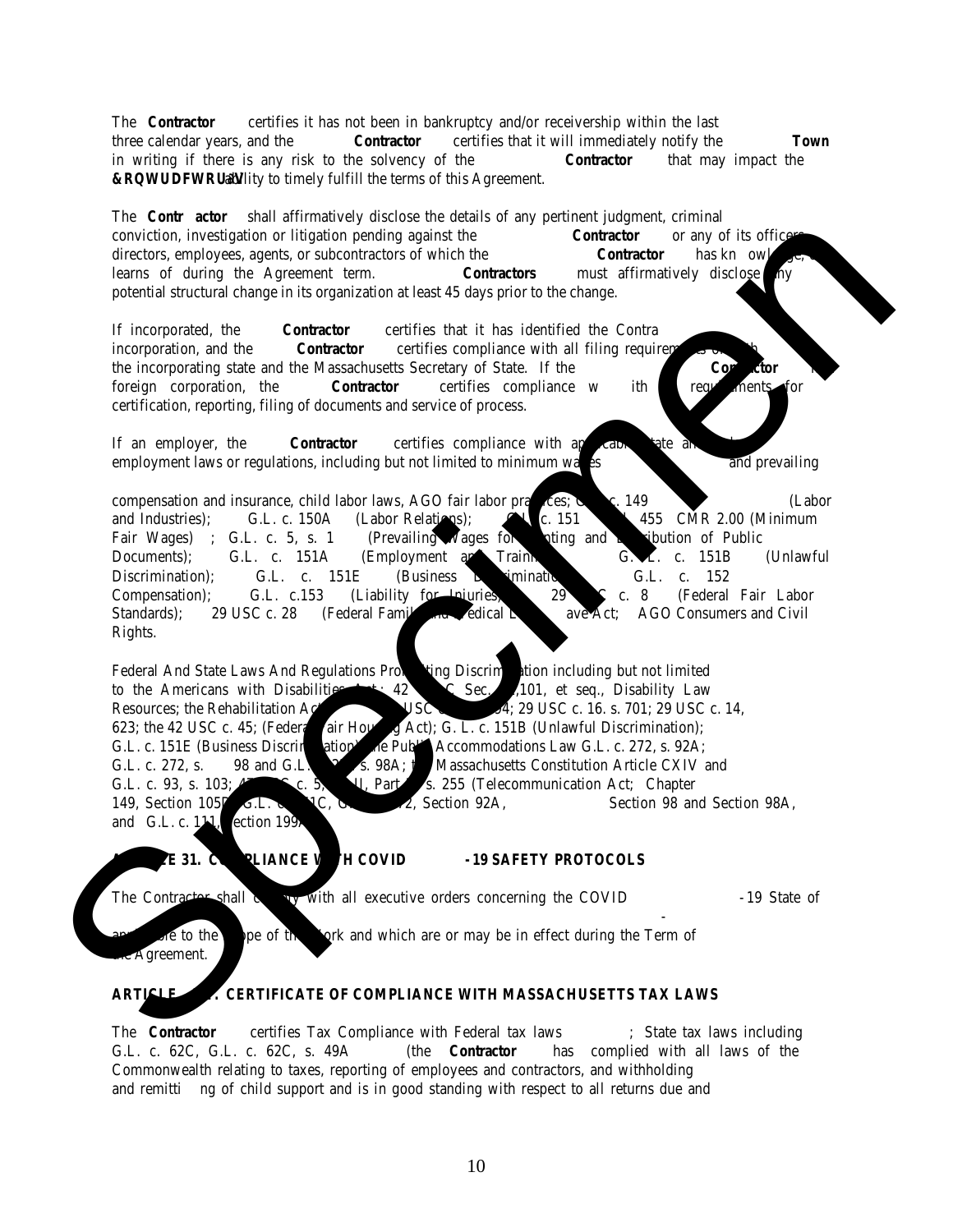|                                                                                                                                                                                                                                | <b>Bidder Information Response</b><br>Jackets, Work Shirts, and Other Clothing Items<br><b>23NEE005G</b>                                                                                                                       |  |
|--------------------------------------------------------------------------------------------------------------------------------------------------------------------------------------------------------------------------------|--------------------------------------------------------------------------------------------------------------------------------------------------------------------------------------------------------------------------------|--|
|                                                                                                                                                                                                                                |                                                                                                                                                                                                                                |  |
|                                                                                                                                                                                                                                |                                                                                                                                                                                                                                |  |
|                                                                                                                                                                                                                                |                                                                                                                                                                                                                                |  |
|                                                                                                                                                                                                                                |                                                                                                                                                                                                                                |  |
|                                                                                                                                                                                                                                |                                                                                                                                                                                                                                |  |
|                                                                                                                                                                                                                                |                                                                                                                                                                                                                                |  |
|                                                                                                                                                                                                                                |                                                                                                                                                                                                                                |  |
| from business address.                                                                                                                                                                                                         | If the bidder is a partnership, give full names and addresses of all partners; and if an individual, give residential address if different                                                                                     |  |
| <b>Company Contacts - Required</b>                                                                                                                                                                                             |                                                                                                                                                                                                                                |  |
| Individual Submitting the Bid:                                                                                                                                                                                                 |                                                                                                                                                                                                                                |  |
|                                                                                                                                                                                                                                |                                                                                                                                                                                                                                |  |
|                                                                                                                                                                                                                                | Mailing Address and the contract of the contract of the contract of the contract of the contract of the contract of the contract of the contract of the contract of the contract of the contract of the contract of the contra |  |
|                                                                                                                                                                                                                                |                                                                                                                                                                                                                                |  |
|                                                                                                                                                                                                                                |                                                                                                                                                                                                                                |  |
| Email Address: No. 1996. The Contract of the Contract of the Contract of the Contract of the Contract of the Contract of the Contract of the Contract of the Contract of the Contract of the Contract of the Contract of the C |                                                                                                                                                                                                                                |  |
| Individual to be contacted about the Bid:                                                                                                                                                                                      |                                                                                                                                                                                                                                |  |
|                                                                                                                                                                                                                                |                                                                                                                                                                                                                                |  |
|                                                                                                                                                                                                                                |                                                                                                                                                                                                                                |  |
|                                                                                                                                                                                                                                |                                                                                                                                                                                                                                |  |
|                                                                                                                                                                                                                                |                                                                                                                                                                                                                                |  |
| Telephone:                                                                                                                                                                                                                     | <u>Best Times to Contact:</u>                                                                                                                                                                                                  |  |

It is the Bidder's responsibility to monitor the email address for the Bidder's contact person, provided in the Submission. The TOWN may need to contact the Bidder's contact person with clarification requests or for other reasons. The Town assumes no responsibility if a Bidder's designated email address is not current, or if technical problems, including those with the Bidder's computer, network, or internet service provider (ISP), cause e-mail communications between the Bidder and the Town to be lost or rejected by any means including email or spam filtering.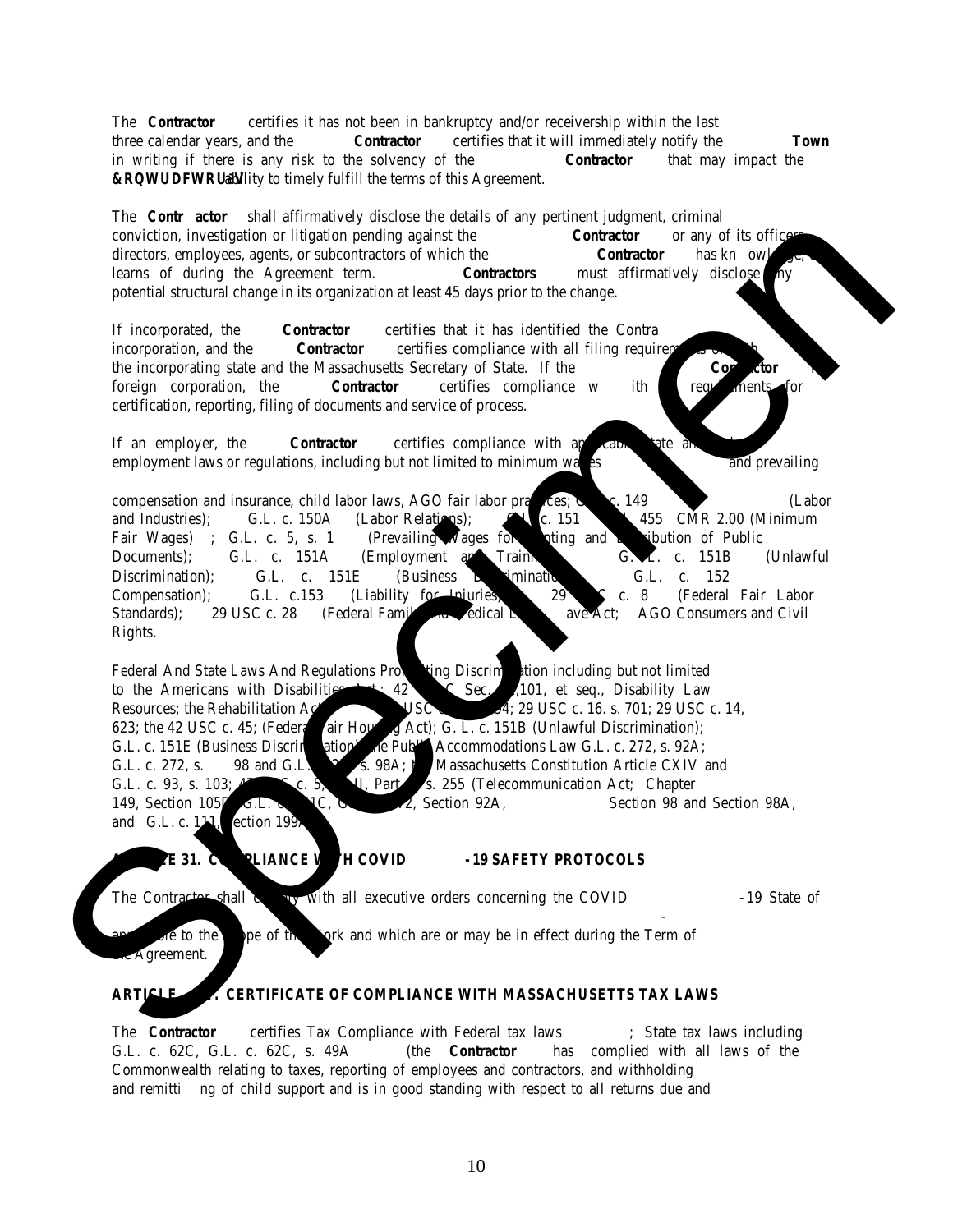Individual Authorized to Contractually Bind the Company (This will be the individual whose name and title will appear in the contract and will execute the contract if the contract is awarded to the company):

- 1. Has the bid been signed by a person legally authorized to commit the bidder (Company) to contract, if awarded?  $\Box$  Yes  $\Box$  No
- 2. The bidder represents and warrants that the Company is authorized to conduct business in the Commonwealth of Massachusetts in the manner contemplated by this bid.  $\Box$  Yes  $\Box$  No
- 3. Is the bidder prepared to provide the insurances as required?  $\Box$  Yes  $\Box$  No
- 4. Is the bidder a legally define small/woman/minority owned business?  $\Box$  Yes  $\Box$  No If yes, please attach the documentation to this form.
- 5. Has the bidder placed any conditions and/or restrictions on that which is called out by the Town in its bid package or any addendum?  $\prod$  Yes  $\prod$  No
- 6. If the answer to #5 (above) was YES, have the conditions and/or restrictions been put in writing and included with the submission?  $\Box$  Yes  $\Box$  No  $\Box$  N.A. (A "No" response may be cause for rejection)
- 7. Are there any exceptions to the Town's specifications?  $\Box$  Yes  $\Box$  No
- 8. If the answer to #7 (above) was YES, have the exceptions been put in writing and included with the submission?  $\Box$  Yes  $\Box$  No  $\Box$  N.A. (A "No" response may be cause for rejection)
- 9. Is the bidder presently debarred, suspended, proposed for debarment, declared ineligible, or voluntarily excluded from any activity contemplated by this bid by and Federal or State department or agency in the last five (5) years preceding this bid?  $\Box$  Yes  $\Box$  No (A "Yes" response may be cause for rejection). If yes, please describe the situation(s). Please attach the writing to this form.
- 10. The bidder confirms that neither it, nor any of its members, directors, officers, shareholders, partners, managers, principal officers, or employees have, within the three (3) years preceding this bid, in their current or former job, been convicted of, or had a civil judgment rendered against them or any of their current partners or managers, principal officers or any person who would perform any services contemplated by this BID, for commission of fraud or a criminal offense in connection with obtaining, attempting to obtain, or performing a public (Federal, State or local) transaction or contract. This includes, but is not limited to, violation of Federal or state antitrust statutes or commission of embezzlement, theft, forgery, bribery, falsification, or destruction of records, making false statements, or receiving stolen property?  $\Box$  Yes  $\Box$  No (A "Yes" response may be cause for rejection). If yes, please describe the situation(s), disclose whether the individual(s) is/are still engaged with the company. Please attach the writing to this form.
- 11. Has the bidder had any contract with a municipality terminated (whether for convenience, non-performance, or any other reason), or has the bidder entered into legal action with a customer, on or after July 1, 2017?  $\Box$  Yes  $\Box$  No (A "Yes" response may be cause for rejection). If yes, please describe the situation(s) and include the name and address of the municipality(ies). Please attach the writing to this form.
- 12. Has the bidder requested any changes to the Town's contract?  $\Box$  Yes  $\Box$  No (if "yes" the changes must be attached to this form).
- 13. Is the Bidder prepared to execute the Town's contract as written if awarded?  $\Box$  Yes  $\Box$  No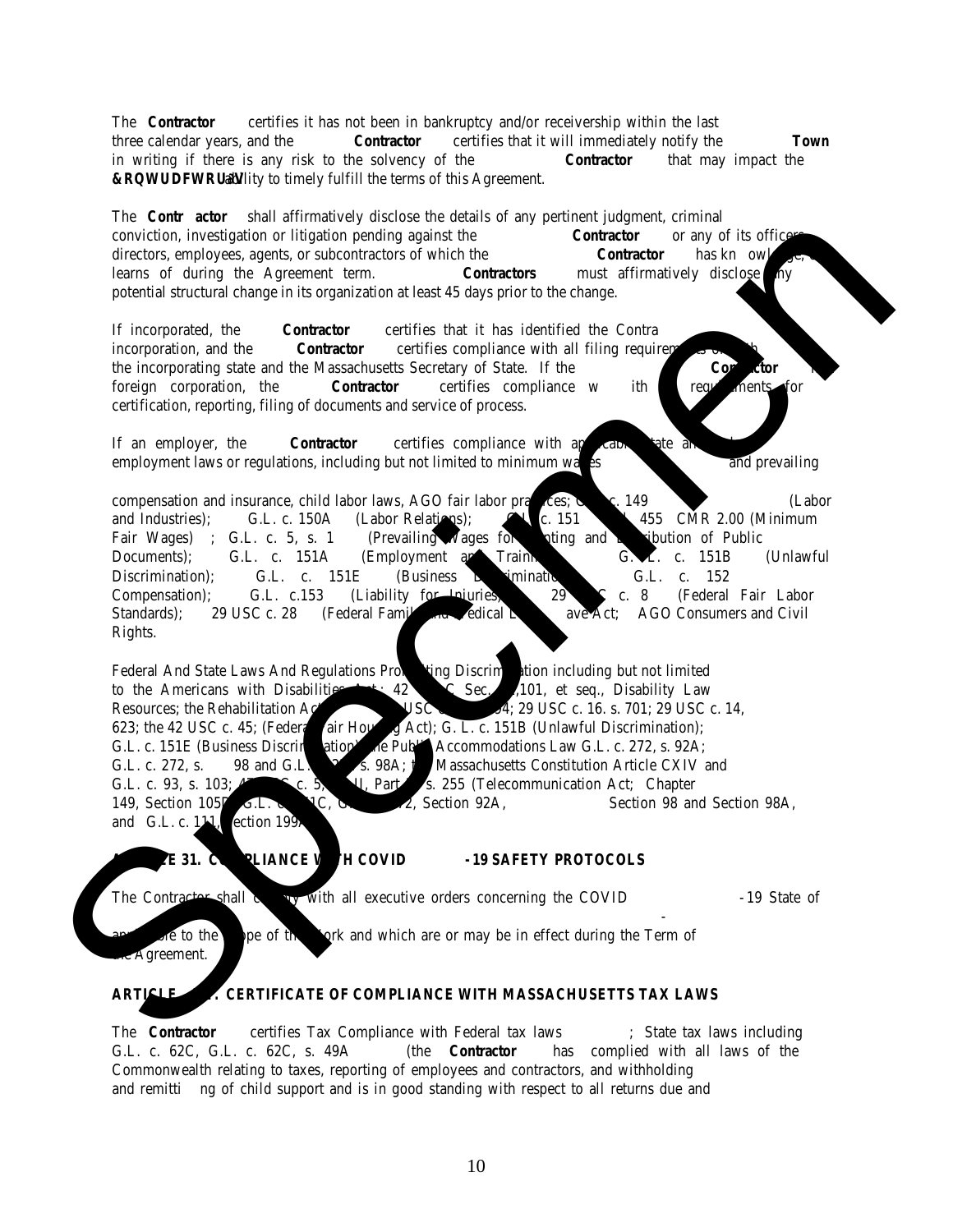Signature of the Bidder: \_\_\_\_\_\_\_\_\_\_\_\_\_\_\_\_\_\_\_\_\_\_\_\_\_\_\_\_\_\_\_\_\_\_\_\_\_\_\_\_\_\_\_\_\_\_\_\_\_\_\_\_\_

Printed Name and Title of Signatory: \_\_\_\_\_\_\_\_\_\_\_\_\_\_\_\_\_\_\_\_\_\_\_\_\_\_\_\_\_\_\_\_\_\_\_\_\_\_\_\_\_\_\_

Date:  $\frac{2}{\sqrt{2\pi}}$ 

**THIS FORM MUST BE FILED WITH BID SUBMISSION**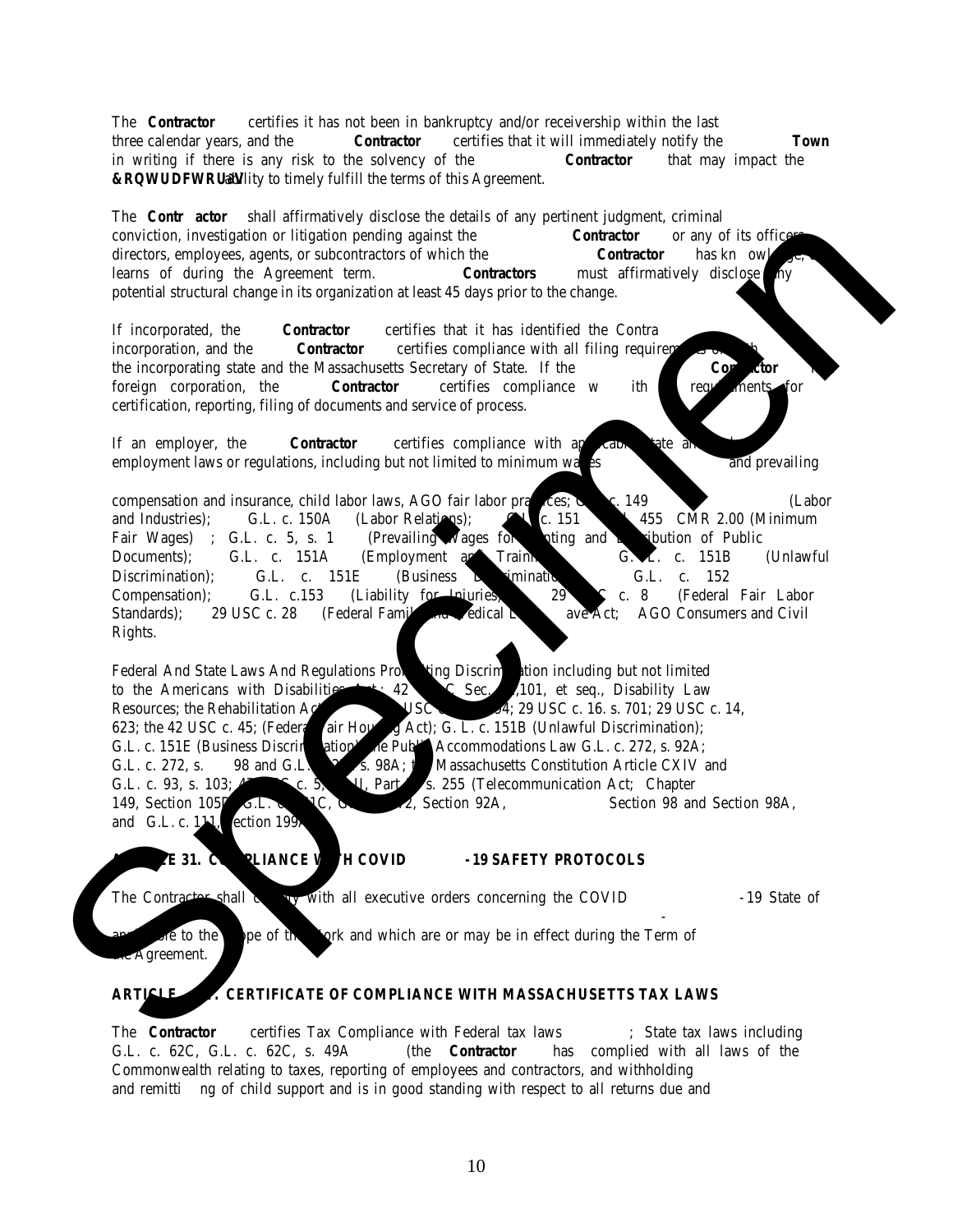#### **CERTIFICATE OF GOOD FAITH Jackets, Work Shirts, and Other Clothing Items 23NEE005G**

The undersigned hereby certifies that s/he will comply with all laws and regulations applicable to awards made subject to Massachusetts General Laws, Chapter 30B.

The undersigned certifies under penalties of perjury that this bid or proposal has been made and submitted in good faith and without collusion or fraud with any other person. As used in this certification, the word "person" shall mean any natural person, business, partnership, corporation, union, committee, club, or other organization, entity, or group of individuals.

| Signature of individual submitting the bid or proposal                                                                                                                                                      |                                                           |        |
|-------------------------------------------------------------------------------------------------------------------------------------------------------------------------------------------------------------|-----------------------------------------------------------|--------|
| Individual Full Name (Print/Type)                                                                                                                                                                           |                                                           |        |
| Name of Business (Print/Type)                                                                                                                                                                               |                                                           | (Date) |
|                                                                                                                                                                                                             | <b>Two Witnesses or Notary</b>                            |        |
| Witness One Signature                                                                                                                                                                                       | Witness Two Signature                                     |        |
| Witness One Full Name (Print/Type)                                                                                                                                                                          | Witness Two Full Name (Print/Type)                        |        |
| <b>Witness One Primary Address</b>                                                                                                                                                                          | Witness Two Primary Address                               |        |
| <b>Commonwealth of Massachusetts</b>                                                                                                                                                                        | <b>OR</b><br>County of                                    |        |
| On this _____ day of ________, 20____, before me, the undersigned notary public, personally appeared<br>(name of document signer), proved to me through satisfactory evidence of identification, which were |                                                           |        |
| to be the person whose name is signed on the preceding or attached document, and acknowledged to the person whose name is signed on the preceding or attached document, and acknowledged to                 |                                                           |        |
| me that (he) (she) signed it voluntarily for its stated purpose.                                                                                                                                            |                                                           |        |
| as partner for ________________________, a partnership.                                                                                                                                                     |                                                           |        |
|                                                                                                                                                                                                             |                                                           |        |
| as attorney in fact for ______________________, the principal.                                                                                                                                              |                                                           |        |
|                                                                                                                                                                                                             |                                                           |        |
| (official signature and seal of notary)                                                                                                                                                                     |                                                           |        |
|                                                                                                                                                                                                             |                                                           |        |
|                                                                                                                                                                                                             | THIS FORM MUST BE COMPLETED AND FILED WITH THE SUBMISSION |        |
|                                                                                                                                                                                                             |                                                           |        |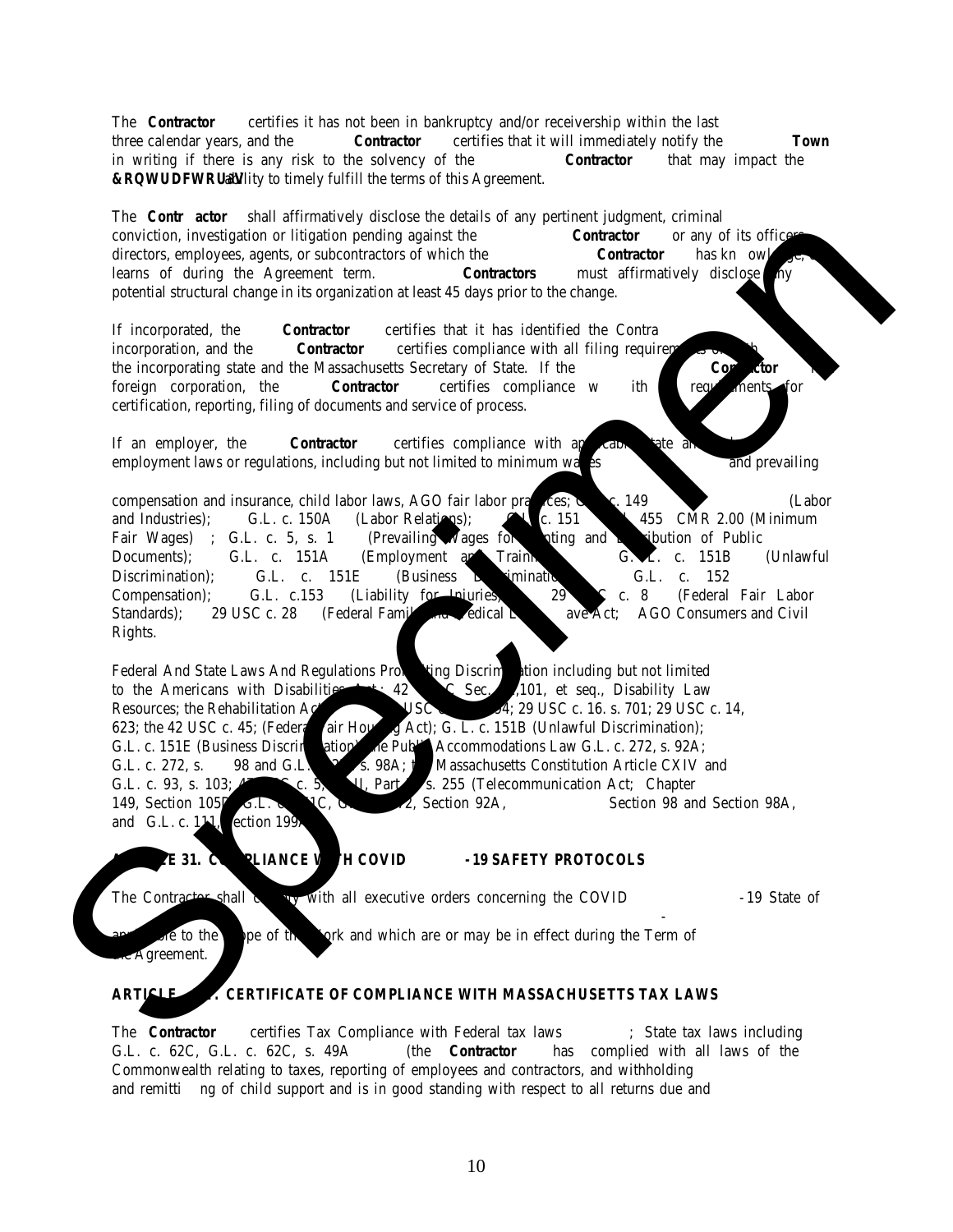## **CERTIFICATE OF COMPLIANCE WITH MASSACHUSETTS TAX LAWS**

Certificate of Good Standing issued by the Massachusetts Department of Revenue dated no earlier than 90 days before the bid submission deadline may be submitted in place of this certificate.

Pursuant to M.G.L. c.62C, §49A , the undersigned acting on behalf of the Contractor\* certifies under the penalties of perjury that the Contractor is in compliance with all laws of the Commonwealth relating to taxes including payment of all local taxes, fees, assessments, betterments and any other local or municipal charges (unless the Contractor has a pending abatement application or has entered into a payment agreement with the entity to which such charges were owed), reporting of employees and contractors, and withholding and remitting child support.\*\*

|                   | Corporation, Association or Partnership:                                                                                                                                                                                              |                                                                                                                                                                                                                                                                                                |
|-------------------|---------------------------------------------------------------------------------------------------------------------------------------------------------------------------------------------------------------------------------------|------------------------------------------------------------------------------------------------------------------------------------------------------------------------------------------------------------------------------------------------------------------------------------------------|
|                   | (Print)                                                                                                                                                                                                                               |                                                                                                                                                                                                                                                                                                |
|                   | Federal Tax ID Number or Social Security Number:<br>the control of the control of the control of the control of the control of the control of                                                                                         |                                                                                                                                                                                                                                                                                                |
|                   |                                                                                                                                                                                                                                       |                                                                                                                                                                                                                                                                                                |
|                   |                                                                                                                                                                                                                                       |                                                                                                                                                                                                                                                                                                |
|                   | Note to Contractor***: Please sign at $(1)$ or $(2)$ , whichever applies.                                                                                                                                                             |                                                                                                                                                                                                                                                                                                |
| applicable item): | 1. ____ has filed all tax returns and paid all taxes required by law; or<br>2. ____ has filed a pending application for abatement of such tax; or<br>3. has a pending petition before the appellate tax board contesting such tax; or | In order to comply with all laws of the Commonwealth relating to taxes, the undersigned certifies that Contractor (check<br>4. ____ does not derive taxable income from Massachusetts Sources such that it is subject to taxation by the Commonwealth                                          |
|                   | committee, club, or other organization, entity, or group of individuals.<br>* The provision in this Certification relating to child support applies only when the Contractor is an individual.                                        | * As used in this certification, the word "Contractor" shall mean any natural person, business, partnership, corporation, union,<br>$\star \star$ A concern of a contrast on other concerns on will not be connected and the Treasure of Mac theory accepted a change of the connected and $f$ |

\*\*\* Approval of a contract or other agreement will not be granted until the Town of Needham receives a signed copy of this Certification.

THIS FORM MUST BE FILED WITH BID SUBMISSION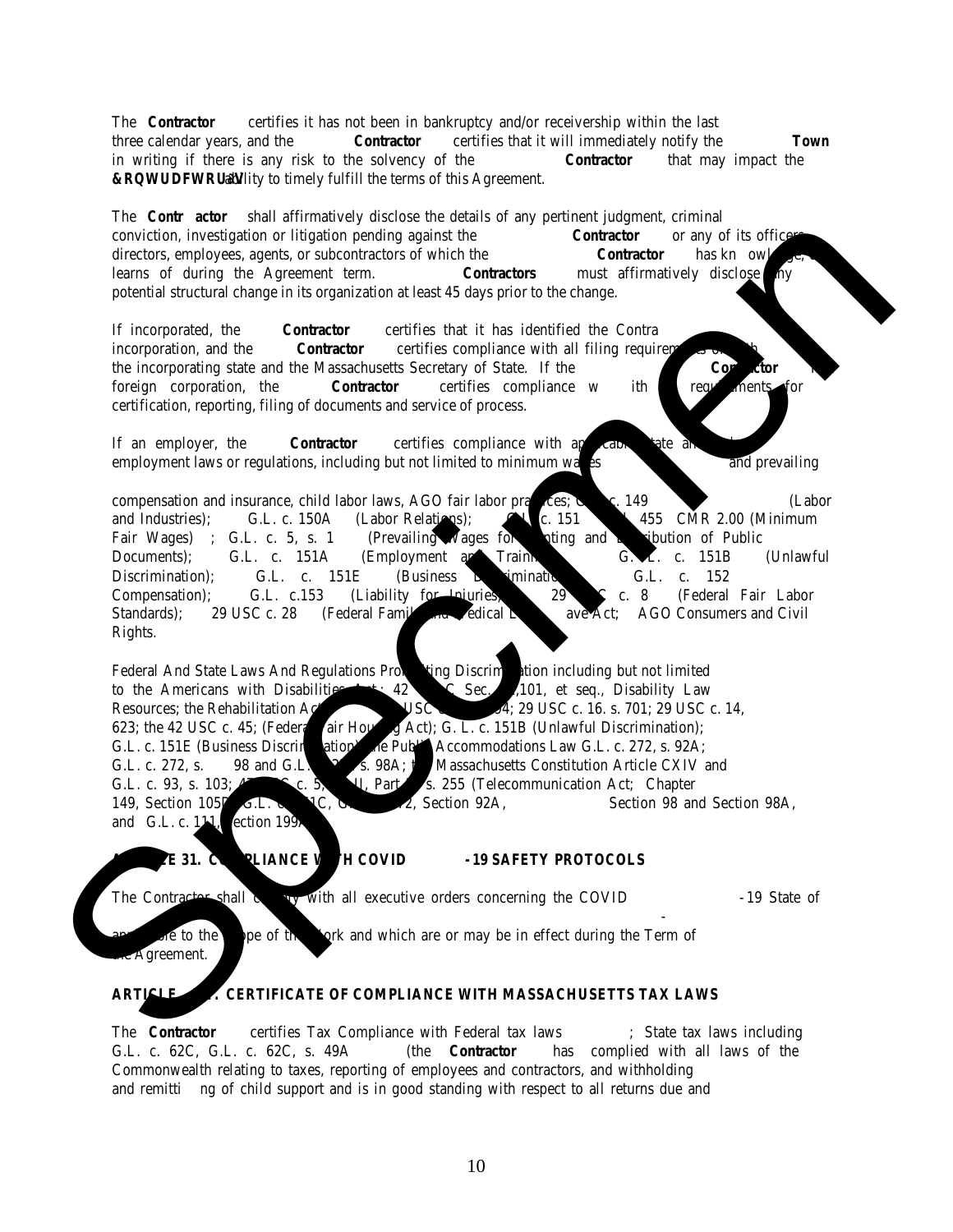## PROMISE TO EXECUTE CONTRACT

The undersigned hereby certifies that following individual(s) is/are authorized to execute and bind the firm to a contract with the Town of Needham, and that if awarded\* the contract will be executed electronically. It is understood that the Town will forward the contract to be executed via DocuSign to the **identified individual(s) and that no other person on behalf of the firm must sign the contract to become binding on the firm.**

 $\frac{1}{2}$  ,  $\frac{1}{2}$  ,  $\frac{1}{2}$  ,  $\frac{1}{2}$  ,  $\frac{1}{2}$  ,  $\frac{1}{2}$  ,  $\frac{1}{2}$  ,  $\frac{1}{2}$  ,  $\frac{1}{2}$  ,  $\frac{1}{2}$  ,  $\frac{1}{2}$  ,  $\frac{1}{2}$  ,  $\frac{1}{2}$  ,  $\frac{1}{2}$  ,  $\frac{1}{2}$  ,  $\frac{1}{2}$  ,  $\frac{1}{2}$  ,  $\frac{1}{2}$  ,  $\frac{1$ 

Signature of individual submitting the bid (Date)

Individual Full Name (Print/Type)

Name and title of the individual who will execute the contract on behalf of the company if the Town awards the contract to the company (please print/type information):

Name:  $\Box$ 

\_\_\_\_\_\_\_\_\_\_\_\_\_\_\_\_\_\_\_\_\_\_\_\_\_\_\_\_\_\_\_\_\_\_\_\_\_\_\_\_\_\_\_

Title:

Email address to send the Contract: \_\_\_\_\_\_\_\_\_\_\_\_\_\_\_\_\_\_\_\_\_\_\_\_\_\_\_\_\_\_\_\_\_\_\_\_\_\_\_\_\_\_\_\_\_\_\_\_\_\_\_

Name of the Individual who will sign CERTIFICATE OF COMPLIANCE WITH MASSACHUSETTS TAX LAWS section of the contract, if different from the individual who will sign the contract:

Name: \_\_\_\_\_\_\_\_\_\_\_\_\_\_\_\_\_\_\_\_\_\_\_\_\_\_\_\_\_\_\_\_\_\_\_\_\_

Title:

Email Account to Send Contract:

\*The award may be subject to further discussions with the bidder. The making of a preliminary award to a bidder does not provide the bidder with any rights and does not impose upon the Town any obligations. The Town is free to withdraw a preliminary award at any time and for any reason. A proposer has rights, and the Town has obligations, only if and when a contract is executed by the Town and the bidder.

\_\_\_\_\_\_\_\_\_\_\_\_\_\_\_\_\_\_\_\_\_\_\_\_\_\_\_\_\_\_\_\_\_\_\_\_\_\_\_\_\_\_\_\_\_\_\_\_\_\_\_\_\_\_\_\_\_\_\_\_\_\_\_\_\_\_\_\_\_\_\_\_\_\_\_\_\_\_\_\_\_\_\_\_\_\_\_\_\_\_\_\_\_\_\_\_\_\_\_\_\_\_\_\_

\_\_\_\_\_\_\_\_\_\_\_\_\_\_\_\_\_\_\_\_\_\_\_\_\_\_\_\_\_\_\_\_\_\_\_\_\_\_\_\_\_\_\_\_\_\_\_\_\_\_\_\_\_\_\_\_\_\_\_\_\_\_\_\_\_\_\_\_\_\_\_\_\_\_\_\_\_\_\_\_\_\_\_\_\_\_\_\_\_\_\_\_\_\_\_\_\_\_\_\_\_\_\_\_

We request a waiver from this requirement for the following reason:

\_\_\_\_\_\_\_\_\_\_\_\_\_\_\_\_\_\_\_\_\_\_\_\_\_\_\_\_\_\_\_\_\_\_\_\_\_\_\_\_\_\_\_\_\_\_\_\_\_

THIS FORM MUST BE FILED WITH BID SUBMISSION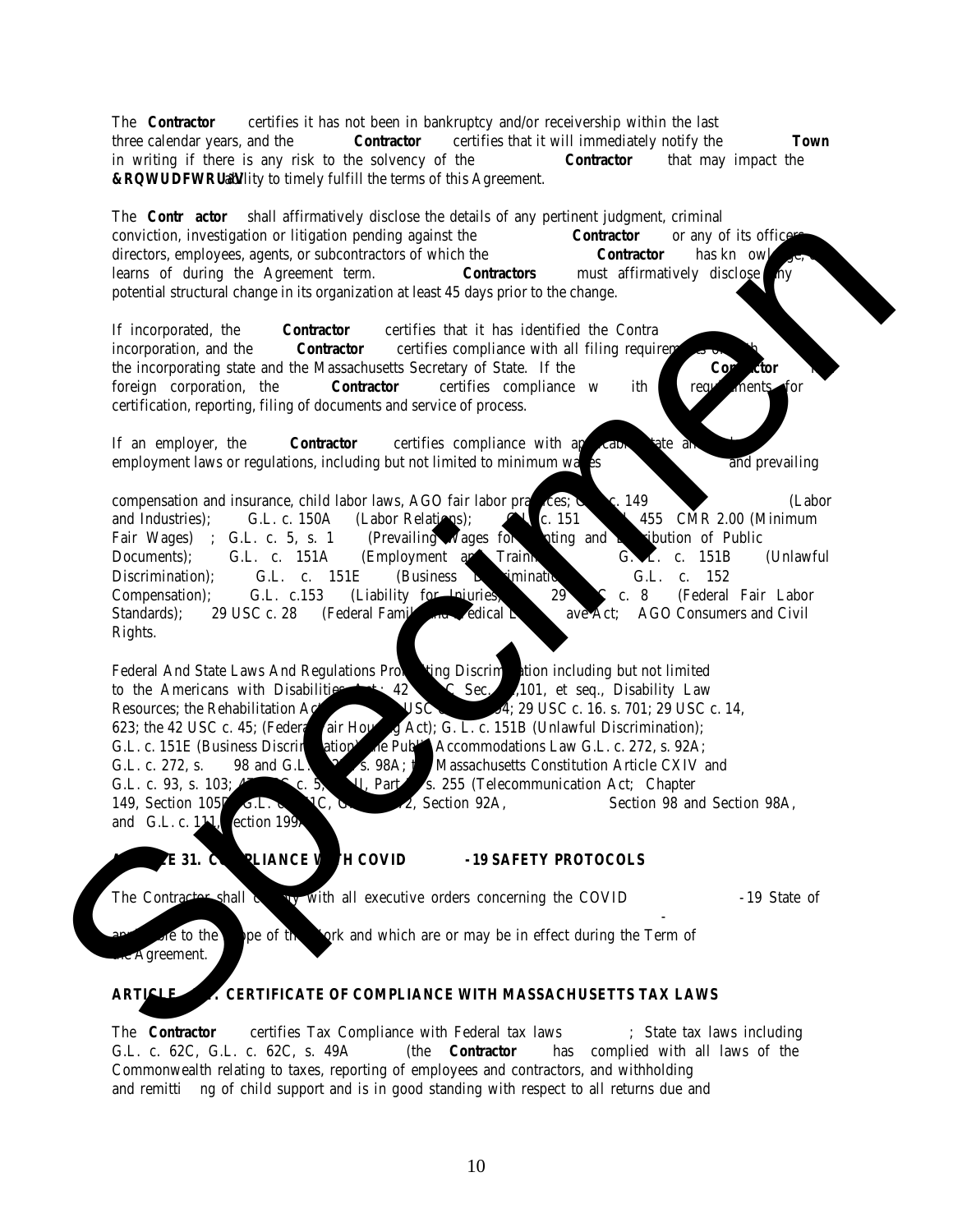| <b>Professional References</b>                 |
|------------------------------------------------|
| Jackets, Work Shirts, and Other Clothing Items |
| <b>23NEE005G</b>                               |

| Period of Service: ___________________________through __________________________ |  |
|----------------------------------------------------------------------------------|--|
|                                                                                  |  |
|                                                                                  |  |
|                                                                                  |  |
|                                                                                  |  |
|                                                                                  |  |
|                                                                                  |  |
|                                                                                  |  |
| Description of Items/Services Provided:                                          |  |

**(A minimum of five (5) references required, governmental clients preferred)**

THIS FORM OR SUBSTITUTE WITH THE REQUESTED INFORMATION MUST BE FILED WITH BID SUBMISSION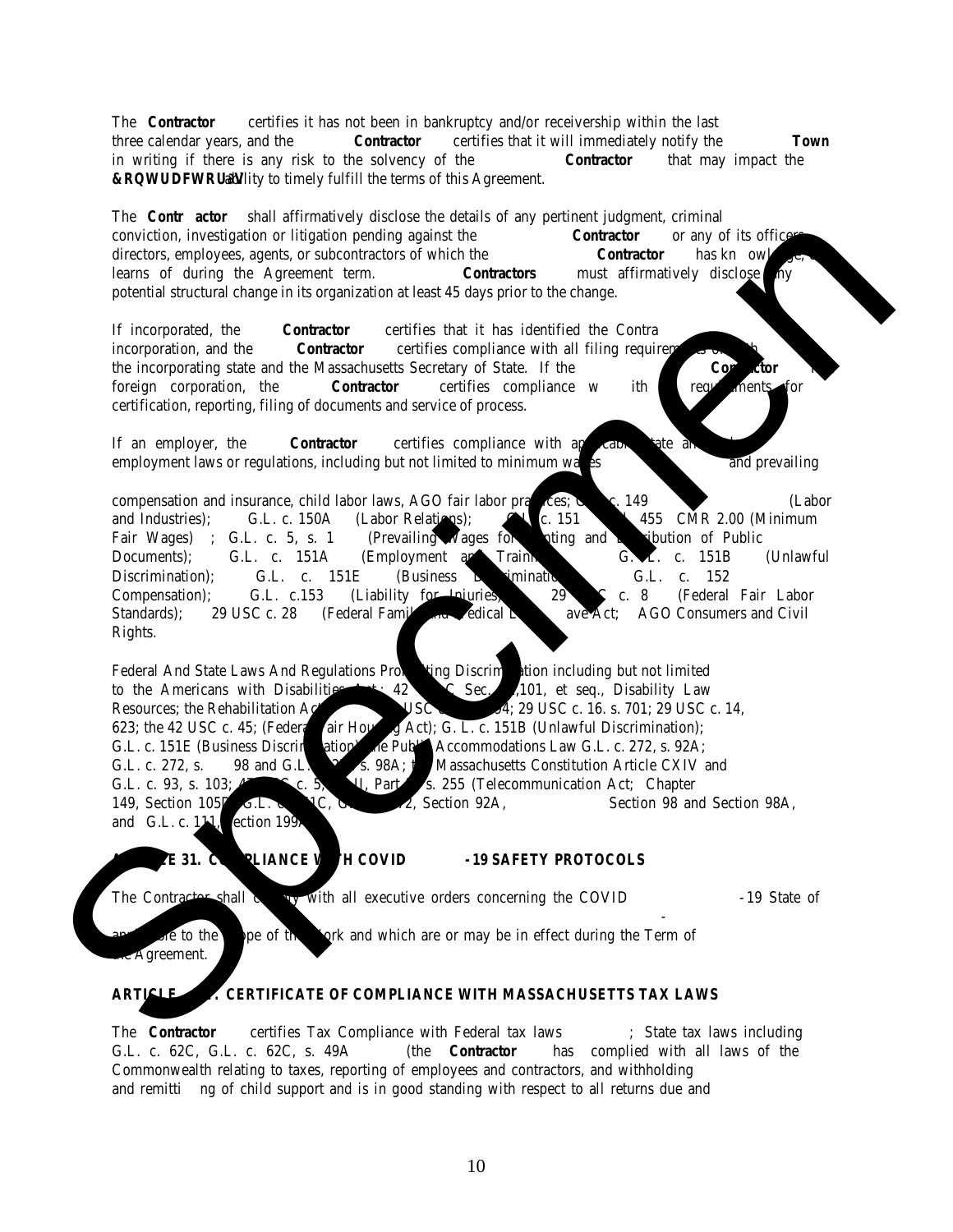## **CERTIFICATE OF AUTHORITY**

| 1. | I hereby certify that I am the Clerk/Secretary of ______________________________                                                                                                                                                                                                                                                                                                                                                                                                                 |
|----|--------------------------------------------------------------------------------------------------------------------------------------------------------------------------------------------------------------------------------------------------------------------------------------------------------------------------------------------------------------------------------------------------------------------------------------------------------------------------------------------------|
|    | (Insert full name of Corporation)                                                                                                                                                                                                                                                                                                                                                                                                                                                                |
| 2. |                                                                                                                                                                                                                                                                                                                                                                                                                                                                                                  |
| 3. |                                                                                                                                                                                                                                                                                                                                                                                                                                                                                                  |
| 4. | of said corporation, and that on $\overline{\hspace{2cm}}$ (The date must be ON OR BEFORE the date the officer signed the <b>contract</b><br>and bonds.)                                                                                                                                                                                                                                                                                                                                         |
|    | at a duly authorized meeting of the Board of Directors of said corporation, at which all the directors were present or<br>waived notice, it was voted that                                                                                                                                                                                                                                                                                                                                       |
| 5. | (Insert <b>name</b> from line 2) the $\frac{1}{2}$ (Insert <b>title</b> from line 3)                                                                                                                                                                                                                                                                                                                                                                                                             |
|    |                                                                                                                                                                                                                                                                                                                                                                                                                                                                                                  |
|    | of this corporation be and hereby is authorized to execute contracts and bonds in the name and on behalf of said<br>corporation, and affix its Corporate Seal thereto, and such execution of any contract of obligation in this corporation's<br>name and on its behalf, with or without the Corporate Seal, shall be valid and binding upon this corporation; and that the<br>above vote has not been amended or rescinded and remains in full force and effect as of the date set forth below. |
|    | <b>AFFIX CORPORATE</b><br><b>SEAL HERE</b>                                                                                                                                                                                                                                                                                                                                                                                                                                                       |
|    | 7. Name: $\frac{1}{\text{(Please print or type name in line 6)}$                                                                                                                                                                                                                                                                                                                                                                                                                                 |
|    | (Insert a date that is ON OR AFTER the date the<br>officer signed the <b>contract and bonds.</b> )                                                                                                                                                                                                                                                                                                                                                                                               |

\* The name and signature inserted in lines 6 & 7 must be that of the Clerk or Secretary of the corporation.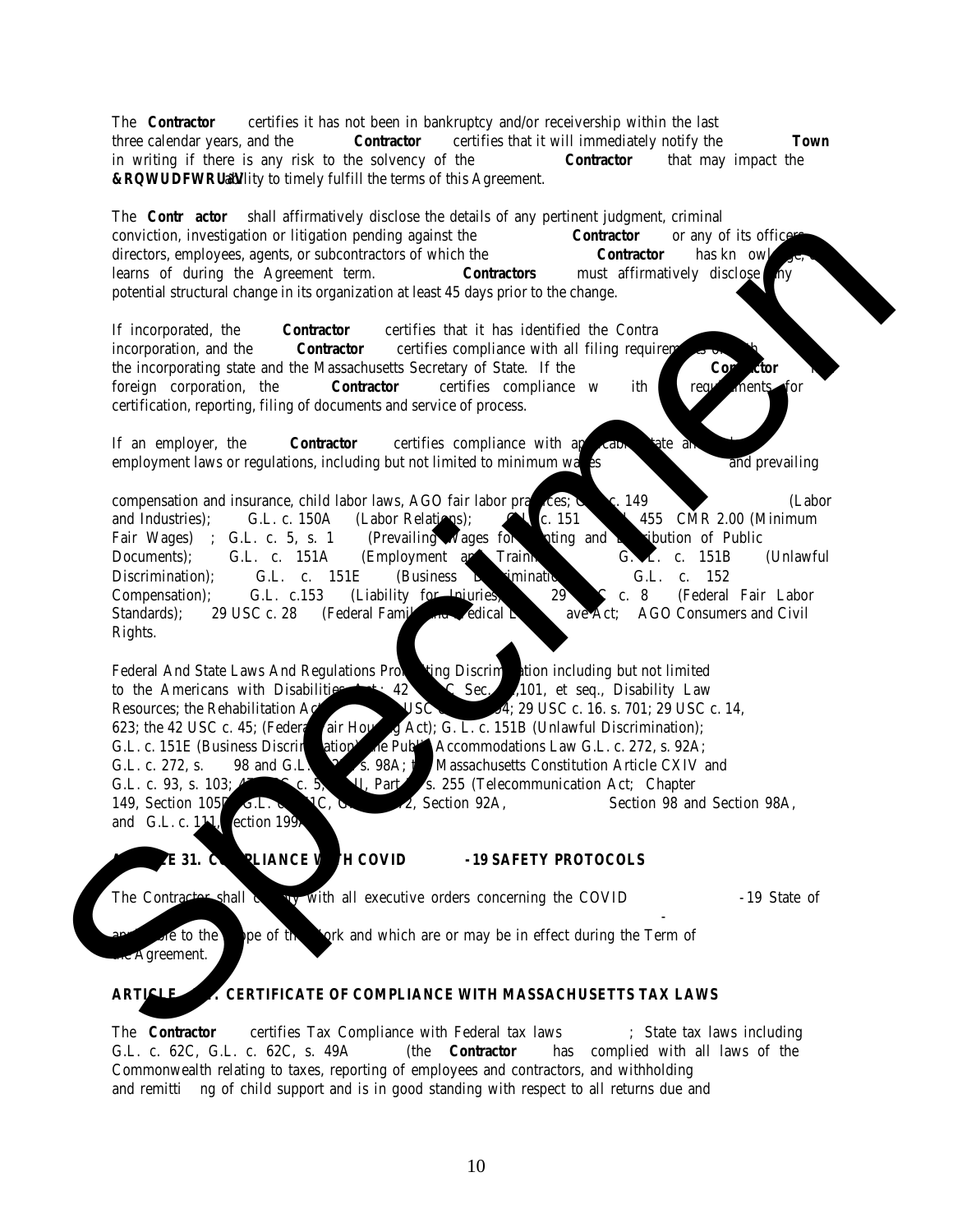## **Bid Form Jackets, Work Shirts, and Other Clothing Items 23NEE005G**

The **Bid Form** or an exact copy is to be signed by the individual authorized to negotiate for and contractually bind the company. Failure to fully complete the form, provide the requested information, or make any alterations will be considered a **conditional bid** and the proposal will be **rejected.**

All questions must be answered, and the data given must be clear and comprehensive. Please type or print legibly. If necessary, add additional sheet for starred items. This information will be utilized by the Town for purposes of determining bidder responsiveness and responsibility with regard to the requirements and specifications of the Contract.

The bidder agrees with submission of this bid that the offer is effective for (a) at least ninety (90) calendar days from the opening date of the bids (b) a contract is executed, or (c) this bid is cancelled, whichever of (a), (b), or (c) occurs first.

## **Please provide a unit price for all items or indicate "not available" as applicable.**

| Item A.1                              | <b>Brand offered</b>     |                   | Style No.    |
|---------------------------------------|--------------------------|-------------------|--------------|
| T-shirts 50/50 Blend -short<br>sleeve |                          |                   |              |
| Sizes:                                | Estimated<br>(A)<br>Qty. | (B)<br>Unit Price | (C)<br>Total |
| XXS-XL                                | 630                      | P                 | э            |
| $2XL-5XL$                             | 42                       | ¢<br>Ф            | D            |

| Item A.2                              | <b>Brand offered</b>     | Style No.         |              |
|---------------------------------------|--------------------------|-------------------|--------------|
| T-shirt 100% Cotton - short<br>sleeve |                          |                   |              |
| Sizes:                                | Estimated<br>(A)<br>Qty. | (B)<br>Unit Price | (C)<br>Total |
| XXS-XL                                | 424                      | \$                | \$           |
| $2XL-5XL$                             | \$<br>200                |                   | \$           |
|                                       |                          |                   |              |

| <b>Optional – Tri-Blend Option</b><br>20<br>(not required for award) |
|----------------------------------------------------------------------|
|----------------------------------------------------------------------|

| Item A.3                             | <b>Brand offered</b>     |                   | Style No.    |
|--------------------------------------|--------------------------|-------------------|--------------|
| T-shirt 100% Cotton - long<br>sleeve |                          |                   |              |
| Sizes:                               | Estimated<br>(A)<br>Qty. | (B)<br>Unit Price | (C)<br>Total |
| XXS-XL                               | 418                      | \$                | \$           |
| $2XL-5XL$                            | 120                      | \$                | \$           |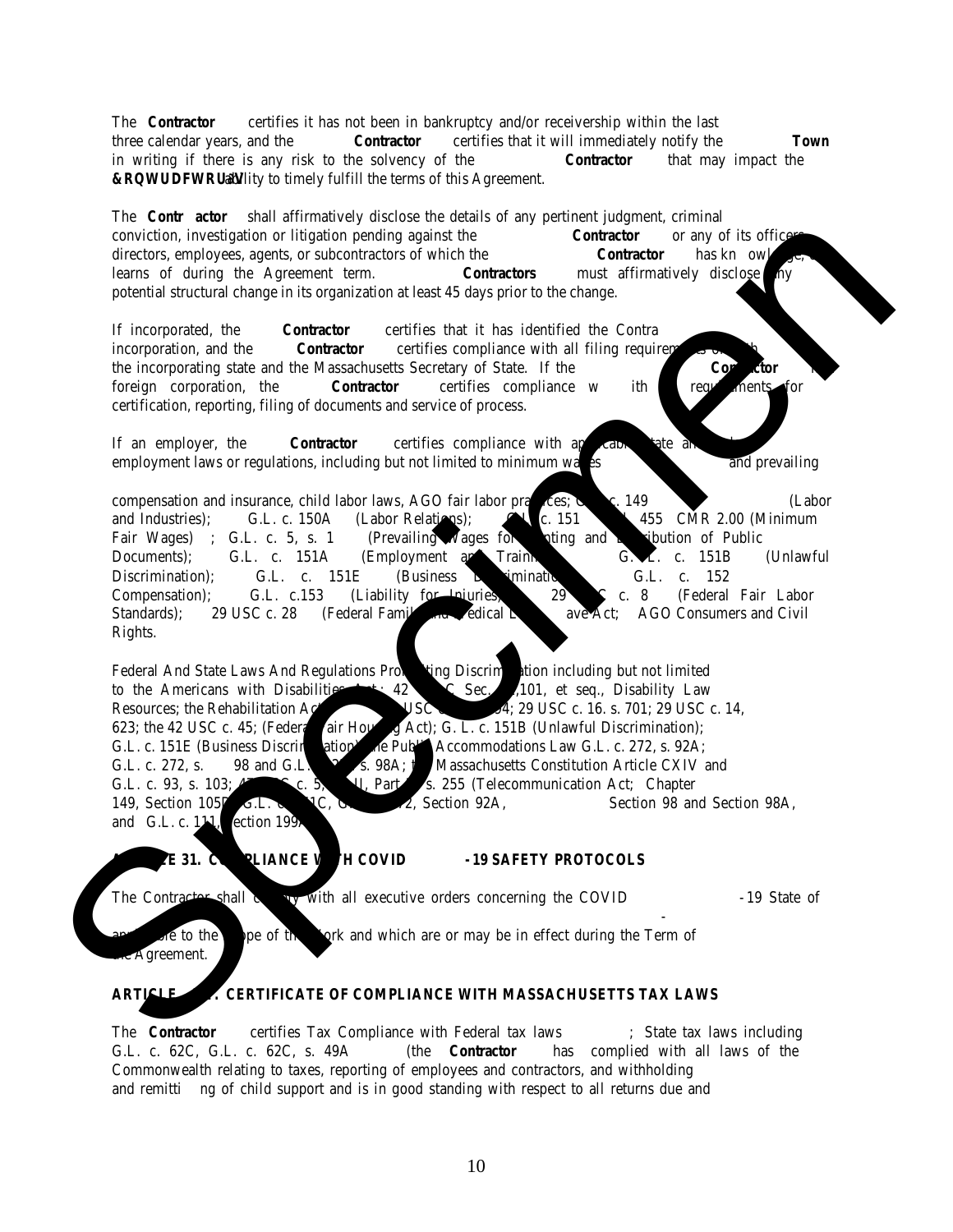| Item A.4                            | <b>Brand offered</b>     | Style No.         |              |
|-------------------------------------|--------------------------|-------------------|--------------|
| <b>Women's short sleeve T-shirt</b> |                          |                   |              |
| Sizes:                              | Estimated<br>(A)<br>Qty. | (B)<br>Unit Price | (C)<br>Total |
| XXS-XL                              | 158                      | \$                | \$           |
| $2XL-5XL$                           | 20                       | \$                | \$           |

| Item B.1                      | <b>Brand offered</b>     |                   | Style No.    |
|-------------------------------|--------------------------|-------------------|--------------|
| <b>Men's Pique Polo Shirt</b> |                          |                   |              |
| Sizes:                        | Estimated<br>(A)<br>Qty. | (B)<br>Unit Price | (C)<br>Total |
| XXS-XL                        | 205                      | \$                | S            |
| $2XL-5XL$                     | 29                       | \$                | \$           |

| Item B.2                  | <b>Brand offered</b>     |                   | Style No. |       |
|---------------------------|--------------------------|-------------------|-----------|-------|
| <b>Women's Polo Shirt</b> |                          |                   |           |       |
| Sizes:                    | Estimated<br>(A)<br>Qty. | (B)<br>Unit Price | (C)       | Total |
| XXS-XL                    | 159                      | P                 | \$        |       |
| $2XL-5XL$                 | 13                       | Φ<br>Ф            | S         |       |

| Item C.1                   | <b>Brand offered</b>     |                   | Style No. |       |
|----------------------------|--------------------------|-------------------|-----------|-------|
| <b>Men's Fleece Jacket</b> |                          |                   |           |       |
| Sizes:                     | Estimated<br>(A)<br>Qty. | (B)<br>Unit Price | (C)       | Total |
| XXS-XL                     | 58                       | \$                | \$        |       |
| $2XL-5XL$                  | 16                       | \$                | \$        |       |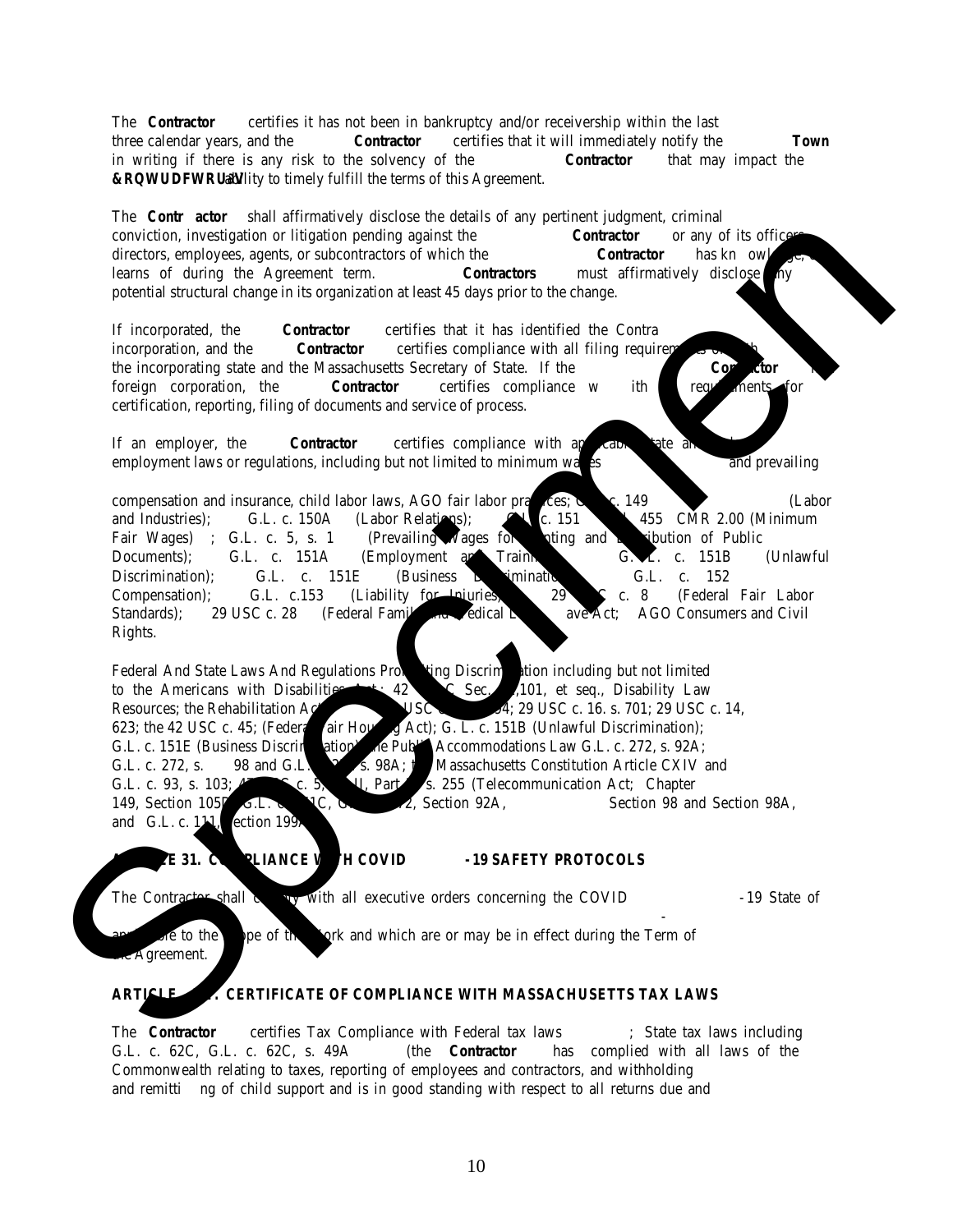| Item C.2                     | <b>Brand offered</b>     |                   | Style No. |       |
|------------------------------|--------------------------|-------------------|-----------|-------|
| <b>Women's Fleece Jacket</b> |                          |                   |           |       |
| Sizes:                       | Estimated<br>(A)<br>Qty. | (B)<br>Unit Price | (C)       | Total |
| XXS-XL                       | 56                       | \$                | \$        |       |
| $2XL-5XL$                    |                          | \$                | S         |       |

| Item D.1                 | <b>Brand offered</b>     |                   | Style No. |       |
|--------------------------|--------------------------|-------------------|-----------|-------|
| <b>Men's Fleece Vest</b> |                          |                   |           |       |
| Sizes:                   | Estimated<br>(A)<br>Qty. | (B)<br>Unit Price | (C)       | Total |
| XXS-XL                   | 19                       | \$                | \$        |       |
| $2XL-5XL$                | 6                        | \$                | \$        |       |

| Item D.2                   | <b>Brand offered</b>     |                   | Style No. |       |
|----------------------------|--------------------------|-------------------|-----------|-------|
| <b>Women's Fleece Vest</b> |                          |                   |           |       |
| Sizes:                     | Estimated<br>(A)<br>Qty. | (B)<br>Unit Price | (C)       | Total |
| XXS-XL                     | 28                       | \$                | \$        |       |
| $2XL-5XL$                  | 4                        | \$                | \$        |       |

| Item E.1                               |                          | <b>Brand offered</b> |     | Style No. |
|----------------------------------------|--------------------------|----------------------|-----|-----------|
| Sweatshirts 9 oz. -<br><b>CREWNECK</b> |                          |                      |     |           |
| Sizes:                                 | Estimated<br>(A)<br>Qty. | (B)<br>Unit Price    | (C) | Total     |
| XXS-XL                                 | 25                       | \$                   | \$  |           |
| $2XL-5XL$                              | 14                       | \$                   | \$  |           |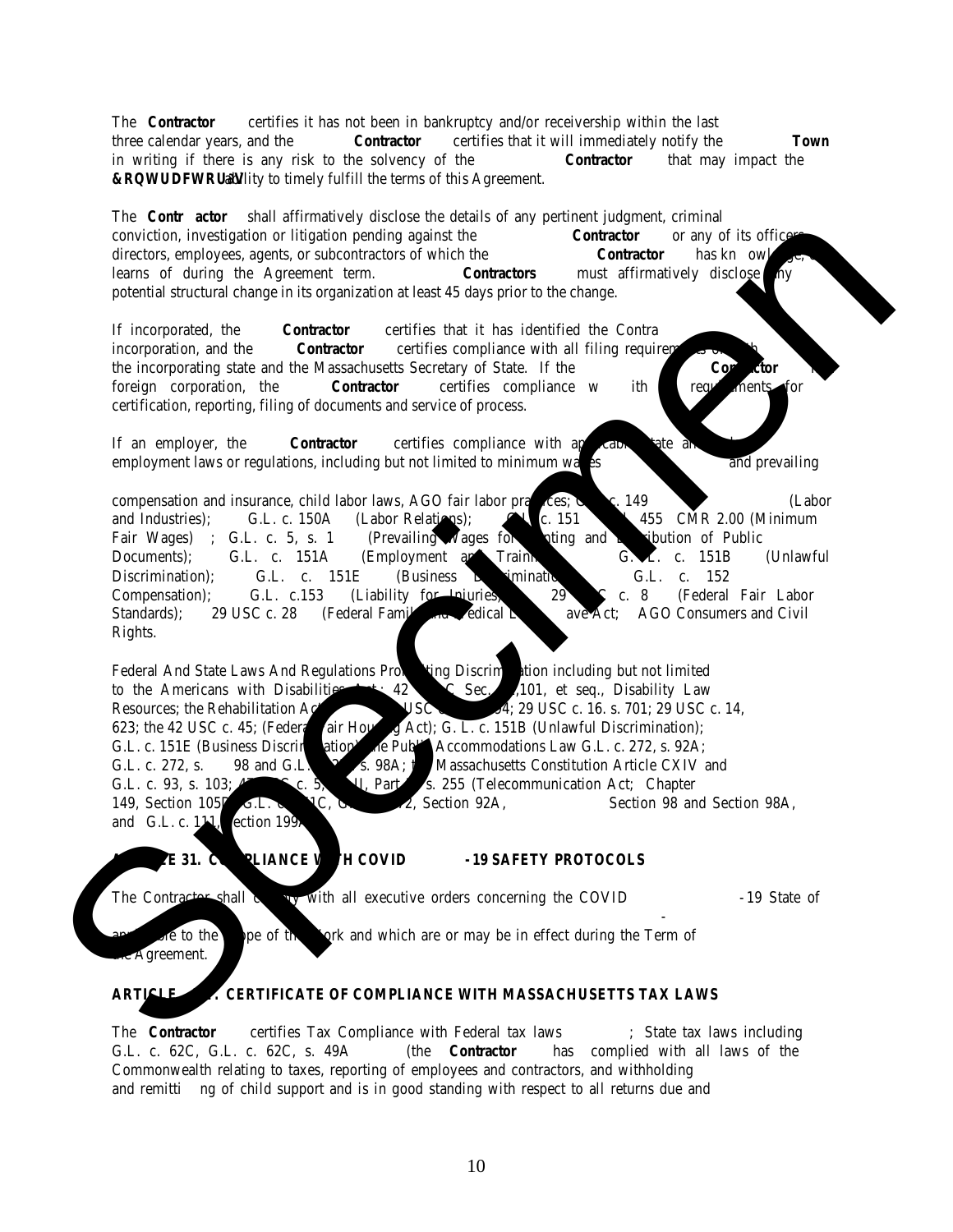| Item E.2                                      |                          | <b>Brand offered</b>     |     | Style No. |
|-----------------------------------------------|--------------------------|--------------------------|-----|-----------|
| Sweatshirts 9 oz. -<br><b>PULLOVER HOODIE</b> |                          |                          |     |           |
| Sizes:                                        | Estimated<br>(A)<br>Qty. | (B)<br><b>Unit Price</b> | (C) | Total     |
| XXS-XL                                        | 641                      | э                        | S.  |           |
| $2XL-5XL$                                     | 31                       | э                        | \$  |           |

| Item E.3                                      | <b>Brand offered</b>     |                   |     | Style No. |
|-----------------------------------------------|--------------------------|-------------------|-----|-----------|
| Sweatshirts 9 oz. - FULL ZIP<br><b>HOODIE</b> |                          |                   |     |           |
| Sizes:                                        | Estimated<br>(A)<br>Qty. | (B)<br>Unit Price | (C) | Total     |
| XXS-XL                                        | 103                      | \$                | D   |           |
| $2XL-5XL$                                     | 33                       | \$                | S   |           |

**Are all 9oz. Sweatshirts styles offered in Navy Blue?**

| Yes                                                  |                          |                   | No           |
|------------------------------------------------------|--------------------------|-------------------|--------------|
| Item F.1                                             | <b>Brand offered</b>     |                   | Style No.    |
| <b>Heavy Weight Sweatshirts -</b><br><b>CREWNECK</b> |                          |                   |              |
| Sizes:                                               | Estimated<br>(A)<br>Qty. | (B)<br>Unit Price | (C)<br>Total |
| XXS-XL                                               | 25                       | Ф                 | \$           |
| $2XL-5XL$                                            | 15                       | Ф                 | э            |

| Item F.2                                                    | <b>Brand offered</b>     |                   | Style No.    |
|-------------------------------------------------------------|--------------------------|-------------------|--------------|
| <b>Heavy Weight Sweatshirts -</b><br><b>PULLOVER HOODIE</b> |                          |                   |              |
| Sizes:                                                      | Estimated<br>(A)<br>Qty. | (B)<br>Unit Price | (C)<br>Total |
| XXS-XL                                                      | 55                       | \$                | \$           |
| $2XL-5XL$                                                   | 45                       | \$                | \$           |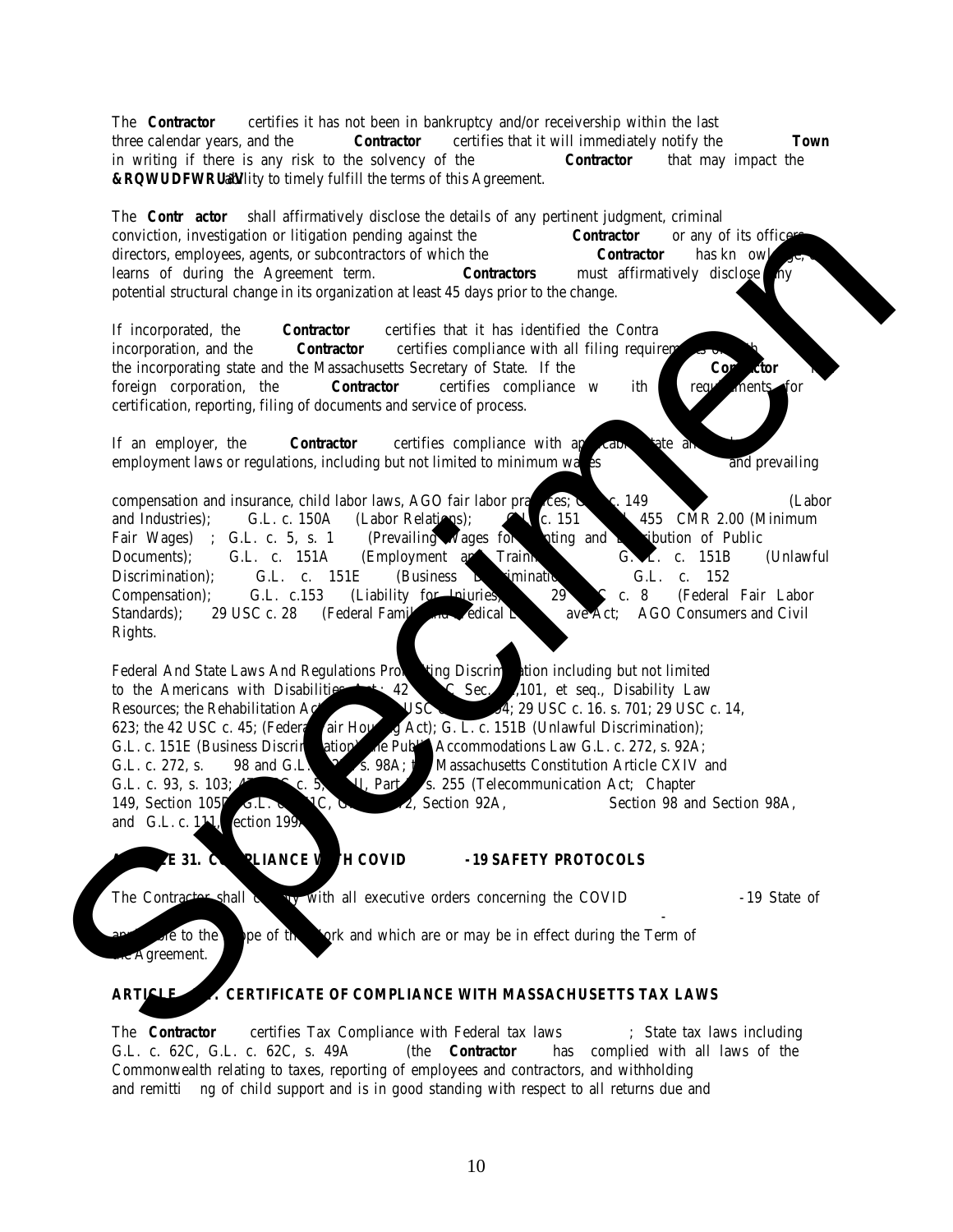| Item F.3                                                    | <b>Brand offered</b>     |                   | Style No.    |
|-------------------------------------------------------------|--------------------------|-------------------|--------------|
| <b>Heavy Weight Sweatshirts -</b><br><b>FULL ZIP HOODIE</b> |                          |                   |              |
| Sizes:                                                      | Estimated<br>(A)<br>Qty. | (B)<br>Unit Price | (C)<br>Total |
| XXS-XL                                                      | 45                       | \$                | J            |
| $2XL-5XL$                                                   | 25                       | \$                | D            |

**Are all 12oz. Sweatshirts styles offered in Navy Blue?**

Yes No

| Item G.1                                                  | <b>Brand offered</b>     |                   |     | Style No. |
|-----------------------------------------------------------|--------------------------|-------------------|-----|-----------|
| <b>Men's Button-Down Long</b><br><b>Sleeve Work Shirt</b> |                          |                   |     |           |
| Sizes:                                                    | Estimated<br>(A)<br>Qty. | (B)<br>Unit Price | (C) | Total     |
| XXS-XL                                                    | 10                       | \$                | \$  |           |
| $2XL-5XL$                                                 |                          | Φ<br>э            | э   |           |

| Item G.2                                                    |                          | <b>Brand offered</b>     |     | Style No. |  |
|-------------------------------------------------------------|--------------------------|--------------------------|-----|-----------|--|
| <b>Women's Button-Down Long</b><br><b>Sleeve Work Shirt</b> |                          |                          |     |           |  |
| Sizes:                                                      | Estimated<br>(A)<br>Qty. | (B)<br><b>Unit Price</b> | (C) | Total     |  |
| XXS-XL                                                      | 10                       | S                        | D   |           |  |
| $2XL-5XL$                                                   |                          | J                        | Ф   |           |  |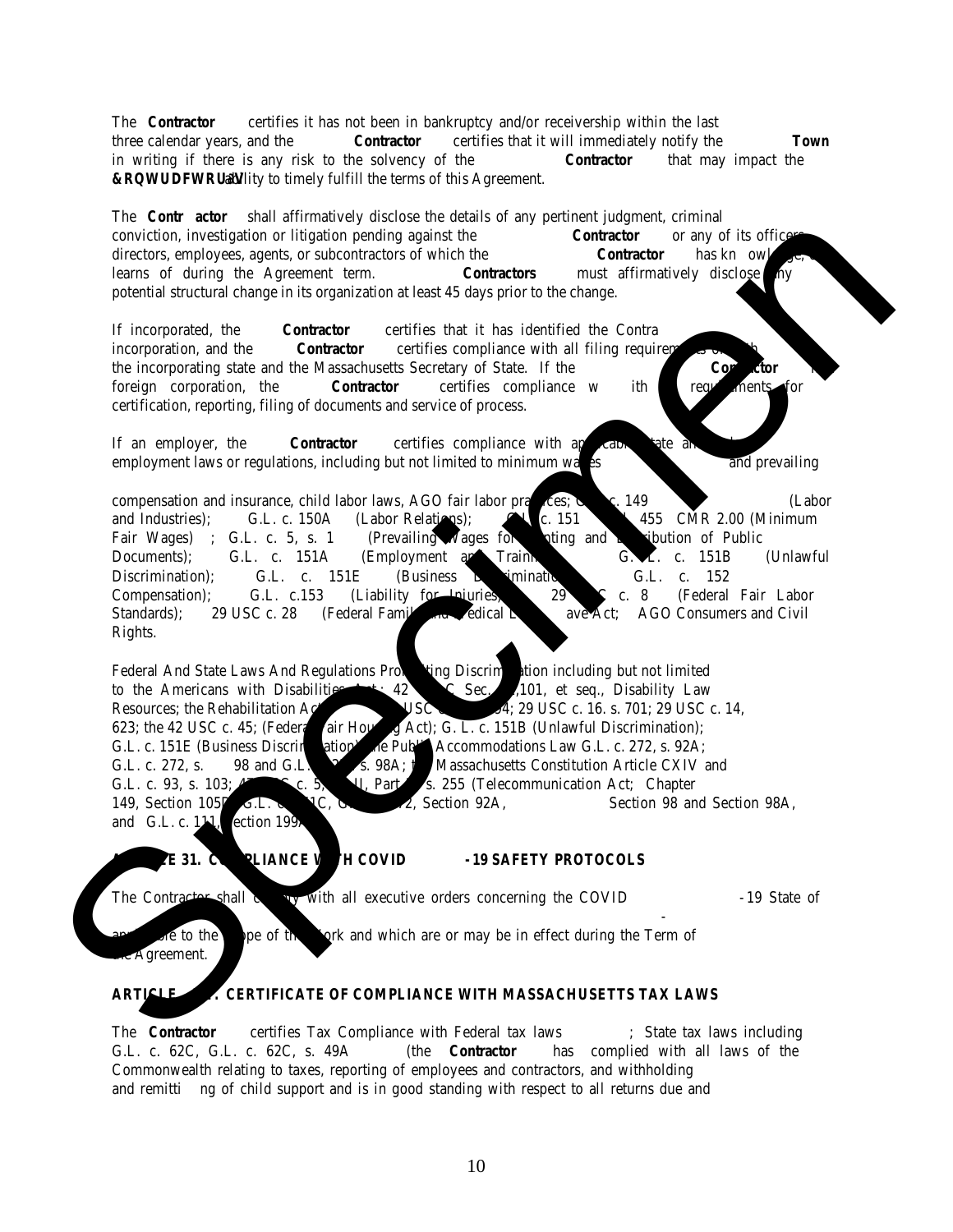| Minimum number of items ordered to fulfill Silk-Screen order: |  |
|---------------------------------------------------------------|--|
| Additional Charge per item for silk-screen on Back side \$    |  |
|                                                               |  |
| Minimum number of items ordered to fulfill embroidery order:  |  |
| The Grand Total \$                                            |  |
|                                                               |  |
|                                                               |  |

In the event that the unit price and the total price differ, the unit price shall prevail.

PROMPT PAY DISCOUNT (Not required but if NOT offering a discount indicate by writing "ZERO") The Town of Needham general payment terms are net 30 days. Enter the Prompt Payment Discount percentage (%) off the invoice amount, for each of the payment issue dates listed, if the payment is issued within the specified Payment Issue days. For example: 5% - 10 Days 4% - 15 Days 3% - 20 Days 2% - 30 Days

Note: The Prompt Payment Discount "Clock" begins at the date of receipt of the invoice, or the date of the receipt of the product or service, whichever occurs later.

 $\overline{\phantom{a}}$  , and the contribution of the contribution of the contribution of the contribution of the contribution of the contribution of the contribution of the contribution of the contribution of the contribution of the

The undersigned proposes to provide the **Jackets, Work Shirts, and Other Clothing Items** in accordance with the accompanying requirements provided by the Town dated May 5, 2022 and any addenda as may be issued by the Town and provided to the undersigned prior to the opening of the bids. In the event that the numeric price and the written price differ, the written price shall prevail.

The undersigned agrees that, if selected as vendor, s/he will within five days, Saturdays, Sundays, and legal holidays excluded, after presentation thereof by the Town, execute a contract in accordance with the terms of this bid. The undersigned hereby certifies that s/he is able to furnish labor that can work in harmony with all other elements of labor employed or to be employed on the work and that s/he will comply fully with all laws and regulations applicable to awards made subject to M.G.L. c.30B.

The undersigned further certifies under the penalties of perjury that this proposal is in all respects bona fide, fair, and made without collusion or fraud with any other person. As used in this subsection, the word "person" shall mean any natural person, business, partnership, corporation, union, committee, club, or other organization, group of individuals, or legal entity.

| (Name of Company) |  |
|-------------------|--|
|-------------------|--|

BY:

(Signature)

(Printed Name and Title of Signatory)

**End of Bid Price Form**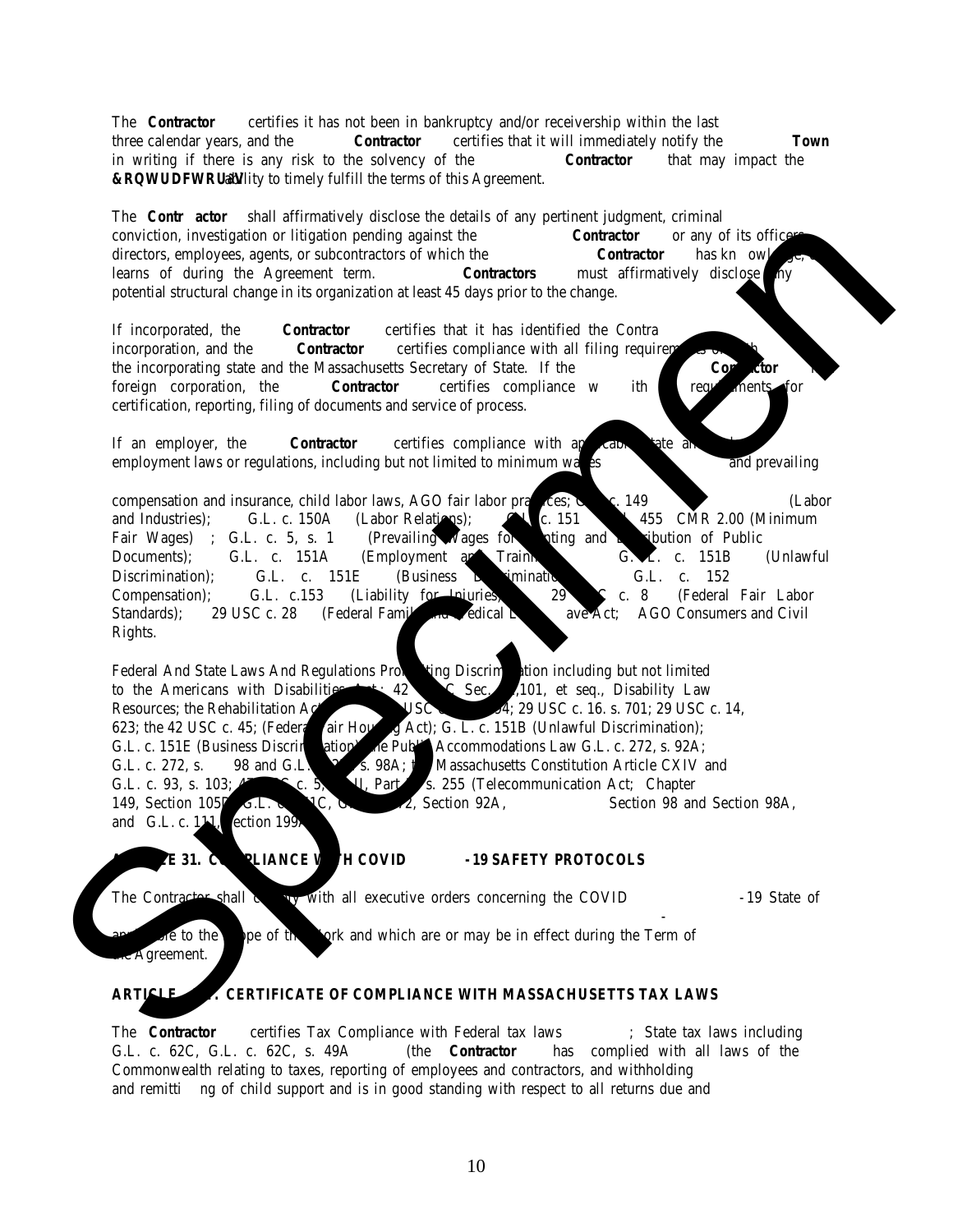## **Non-Submittal Response Form Jackets, Work Shirts, and Other Clothing Items 23NEE005G**

NOTE TO BIDDER: If your company's response is a "non-submittal", the Town of Needham is interested in the reason for such response since Town desires to ensure that the procurement process is fair, open, and attracts maximum participation from interested companies. We, therefore, appreciate your responses to this non-submittal response form.

## **Please complete and email this form to[: pcentral@needhamma.gov](mailto:pcentral@needhamma.gov)**

Please indicate your reason for responding with a "non-submittal":

| $\Box$                            | We were unable to meet requirements for this procurement.                             |
|-----------------------------------|---------------------------------------------------------------------------------------|
| $\Box$                            | We were unable to provide the goods or services requested in this procurement.        |
| □                                 | We were unable to meet time frame established for start and or completion of project. |
| $\Box$                            | We obtained the bid package too late in order to evaluate and submit a bid.           |
|                                   |                                                                                       |
| П                                 |                                                                                       |
|                                   |                                                                                       |
| the company of the company of the |                                                                                       |
|                                   |                                                                                       |
|                                   |                                                                                       |
|                                   |                                                                                       |
|                                   |                                                                                       |
|                                   |                                                                                       |
|                                   | Date:                                                                                 |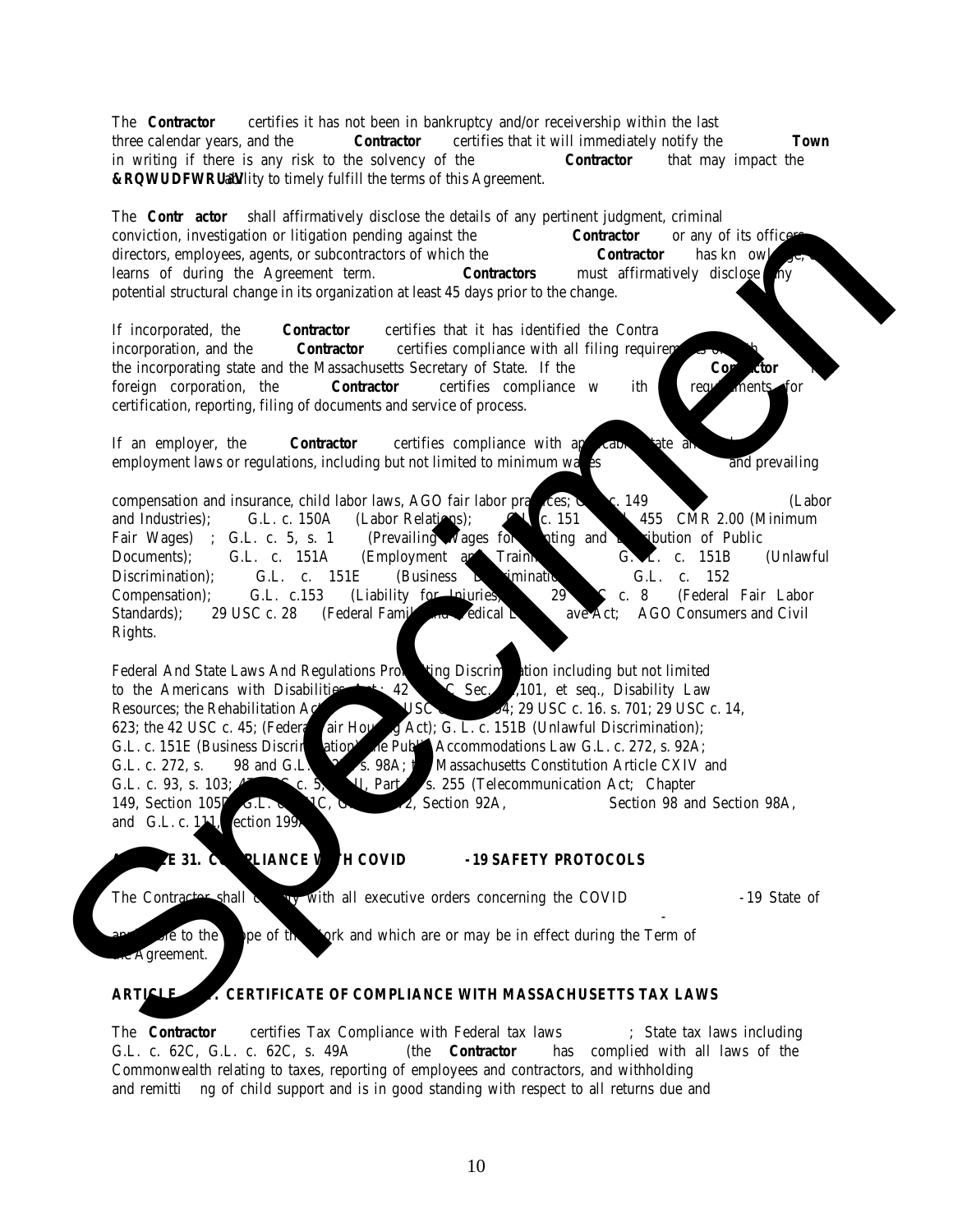## **Appendix A Jackets, Work Shirts, and Other Clothing Items 23NEE005G**

Town of Needham Logo:

2.75" In size (enlarged to show detail – jpeg or preferred format will be provided to awarded contractor)

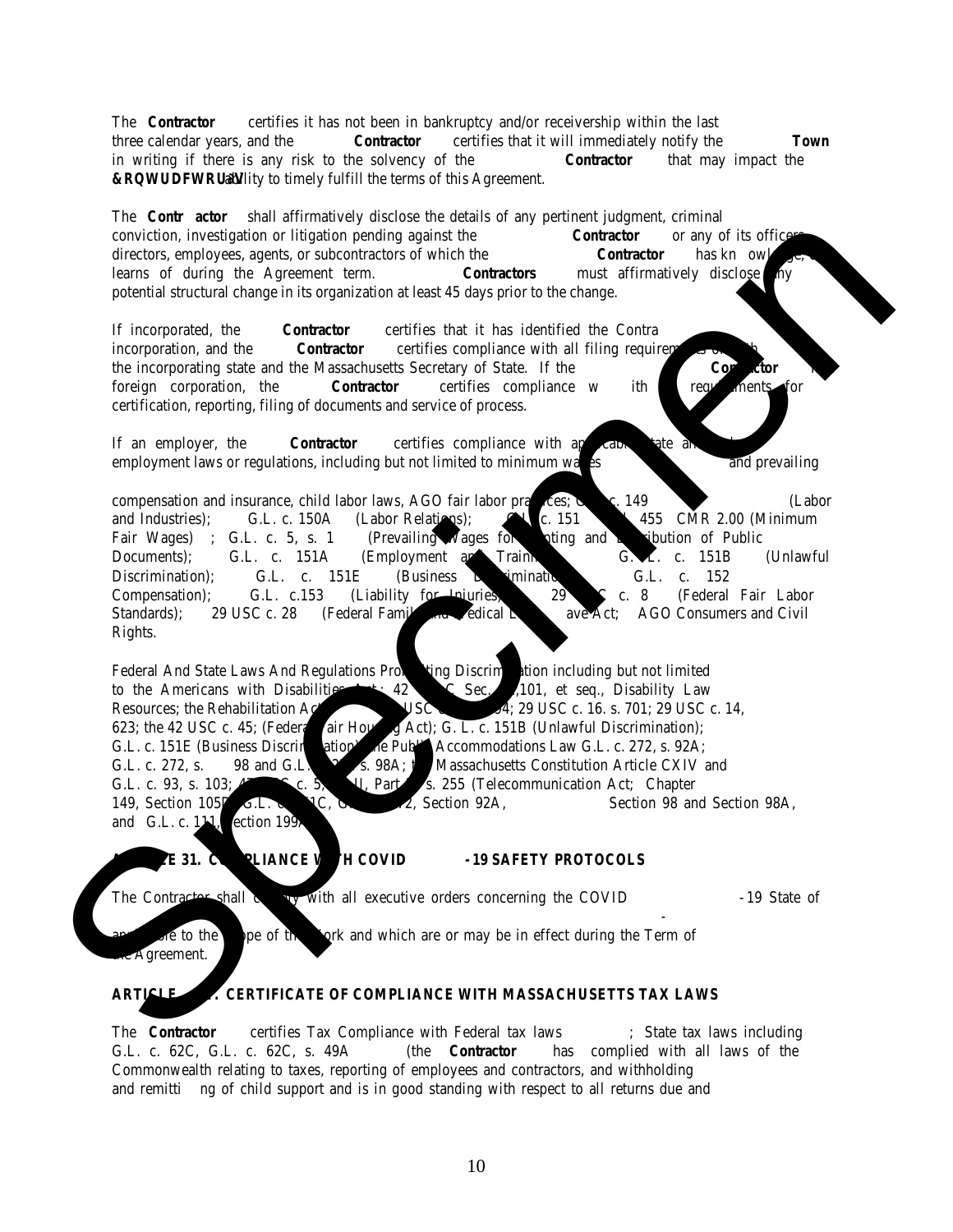



# **PARK AND RECREATION STAFF**